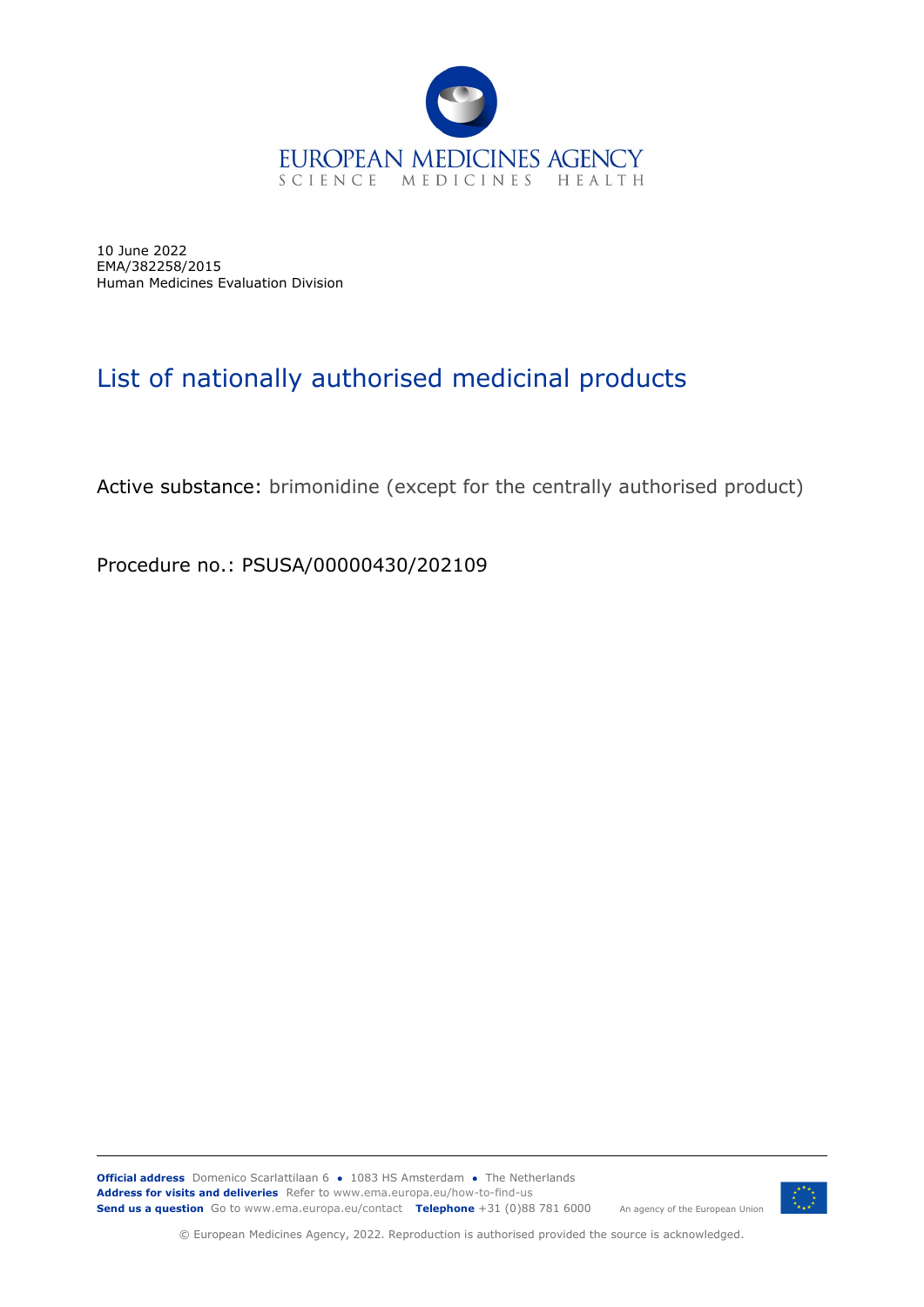| <b>Product Name (in</b><br>authorisation country)    | <b>MRP/DCP</b><br><b>Authorisation</b><br>number | <b>National Authorisation Number</b> | MAH of product in the<br>member state                | <b>Member State where</b><br>product is authorised |
|------------------------------------------------------|--------------------------------------------------|--------------------------------------|------------------------------------------------------|----------------------------------------------------|
| Abradel 2 mg/ml colirio<br>en solución               | not available                                    | 77144                                | TIEDRA FARMACEUTICA SL                               | $\overline{ES}$                                    |
| Abradel 2 mg/ml colirio<br>en solución               | not available                                    | 77144                                | TIEDRA FARMACEUTICA SL                               | ES                                                 |
| Abradel 2 mg/ml colirio<br>en solución               | not available                                    | 77144                                | TIEDRA FARMACEUTICA SL                               | $\overline{ES}$                                    |
| Abradel 2 mg/ml colirio<br>en solución               | not available                                    | 77144                                | TIEDRA FARMACEUTICA SL                               | <b>ES</b>                                          |
| Abradel 2 mg/ml colirio<br>en solución               | not available                                    | 77144                                | TIEDRA FARMACEUTICA SL                               | <b>ES</b>                                          |
| Abradel 2 mg/ml colirio<br>en solución               | not available                                    | 77144                                | TIEDRA FARMACEUTICA SL                               | <b>ES</b>                                          |
| Abradel 2 mg/ml colirio<br>en solución               | not available                                    | 77144                                | TIEDRA FARMACEUTICA SL                               | <b>ES</b>                                          |
| Alphagan 0,2 % (2<br>mg/ml) øyedråper,<br>oppløsning | DK/H/3015/001                                    | 02-1012                              | <b>ALLERGAN</b><br>PHARMACEUTICALS<br>IRELAND        | <b>NO</b>                                          |
| Alphagan 0,2 % (2<br>mg/ml) silmätipat, liuos.       | DK/H/3015/001                                    | 12955                                | <b>ALLERGAN</b><br>PHARMACEUTICALS<br><b>IRELAND</b> | $\overline{FI}$                                    |
| ALPHAGAN 0,2 % (2<br>mg/ml), collyre en<br>solution  | DK/H/3015/001                                    | 34009 345 472 4 9                    | ALLERGAN FRANCE, TOUR<br>CBX, COURBEVOIE             | <b>FR</b>                                          |
| ALPHAGAN 0,2 % (2<br>mg/ml), collyre en<br>solution  | DK/H/3015/001                                    | 34009 345 473 00                     | ALLERGAN FRANCE, TOUR<br>CBX, COURBEVOIE             | <b>FR</b>                                          |
| ALPHAGAN 0,2 % (2<br>mg/ml), collyre en<br>solution  | DK/H/3015/001                                    | 34009 345 474 78                     | ALLERGAN FRANCE, TOUR<br>CBX, COURBEVOIE             | <b>FR</b>                                          |
| Alphagan 0,2 %<br>Augentropfen                       | DK/H/3015/001                                    | 1-22311                              | <b>ALLERGAN</b><br>PHARMACEUTICALS<br>IRELAND        | AT                                                 |
| Alphagan 0,2 % m/V (2<br>mg/ml) Augentropfen         | DK/H/3015/001                                    | 41359.00.00                          | ALLERGAN<br>PHARMACEUTICALS                          | DE                                                 |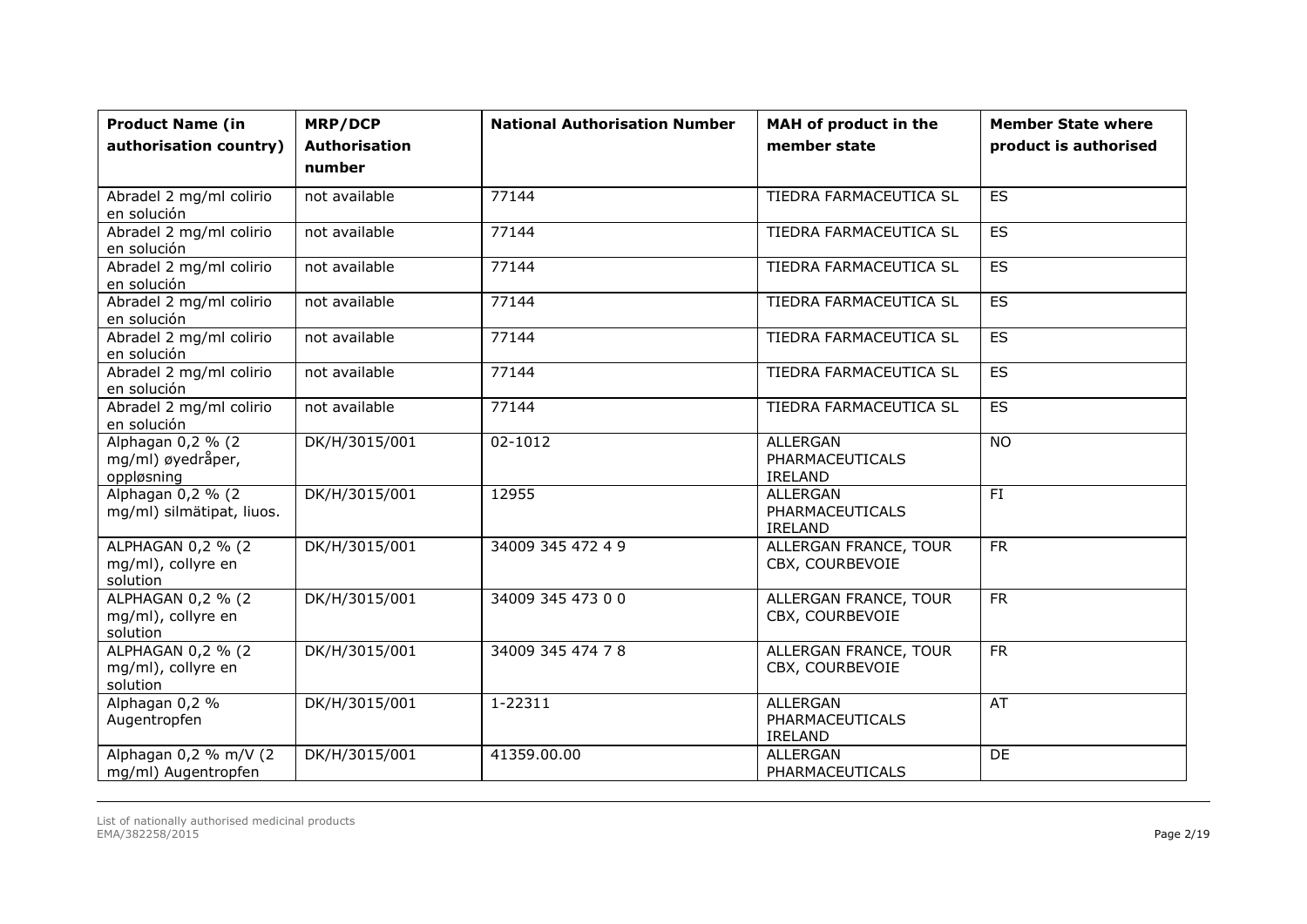| <b>Product Name (in</b><br>authorisation country)         | <b>MRP/DCP</b><br><b>Authorisation</b><br>number | <b>National Authorisation Number</b> | MAH of product in the<br>member state         | <b>Member State where</b><br>product is authorised |
|-----------------------------------------------------------|--------------------------------------------------|--------------------------------------|-----------------------------------------------|----------------------------------------------------|
|                                                           |                                                  |                                      | IRELAND                                       |                                                    |
| Alphagan 0,2 % m/v (2<br>mg/ml), collyre en<br>solution   | DK/H/3015/001                                    | BE240055                             | <b>ALLERGAN</b><br>PHARMACEUTICALS<br>IRELAND | BE                                                 |
| Alphagan 0,2 % m/v (2<br>mg/ml), collyre en<br>solution   | DK/H/3015/001                                    | BE191152                             | <b>ALLERGAN</b><br>PHARMACEUTICALS<br>IRELAND | BE                                                 |
| Alphagan 0,2 % m/v (2<br>mg/ml), collyre en<br>solution   | DK/H/3015/001                                    | 1279/08029681                        | <b>ALLERGAN</b><br>PHARMACEUTICALS<br>IRELAND | LU                                                 |
| Alphagan 0,2% (2<br>mg/ml) augndropar,<br>lausn.          | DK/H/3015/001                                    | IS/1/02/021/01                       | <b>ALLERGAN</b><br>PHARMACEUTICALS<br>IRELAND | $\overline{IS}$                                    |
| Alphagan 0,2% (2<br>mg/ml) ögondroppar,<br>lösning        | DK/H/3015/001                                    | 12955                                | <b>ALLERGAN</b><br>PHARMACEUTICALS<br>IRELAND | FI.                                                |
| Alphagan 0,2% (2<br>mg/ml) ögondroppar,<br>lösning        | DK/H/3015/001                                    | 13744                                | <b>ALLERGAN</b><br>PHARMACEUTICALS<br>IRELAND | SE                                                 |
| Alphagan 0,2% p/v (2)<br>mg/ml) collirio, soluzione       | DK/H/3015/001                                    | 033490018                            | <b>ALLERGAN</b><br>PHARMACEUTICALS<br>IRELAND | $\ensuremath{\text{IT}}$                           |
| Alphagan 0,2% p/v (2<br>mg/ml) collirio, soluzione        | DK/H/3015/001                                    | 033490020                            | ALLERGAN<br>PHARMACEUTICALS<br>IRELAND        | $\overline{\mathbf{I}}$                            |
| Alphagan 0,2% p/v (2<br>mg/ml) collirio, soluzione        | DK/H/3015/001                                    | 033490032                            | <b>ALLERGAN</b><br>PHARMACEUTICALS<br>IRELAND | IT                                                 |
| Alphagan 0,2% w/v (2<br>mg/ml) oogdruppels,<br>oplossing. | DK/H/3015/001                                    | BE191152                             | ALLERGAN<br>PHARMACEUTICALS<br>IRELAND        | <b>BE</b>                                          |
| Alphagan 0,2% w/v (2<br>mg/ml) oogdruppels,<br>oplossing. | DK/H/3015/001                                    | BE240055                             | <b>ALLERGAN</b><br>PHARMACEUTICALS<br>IRELAND | <b>BE</b>                                          |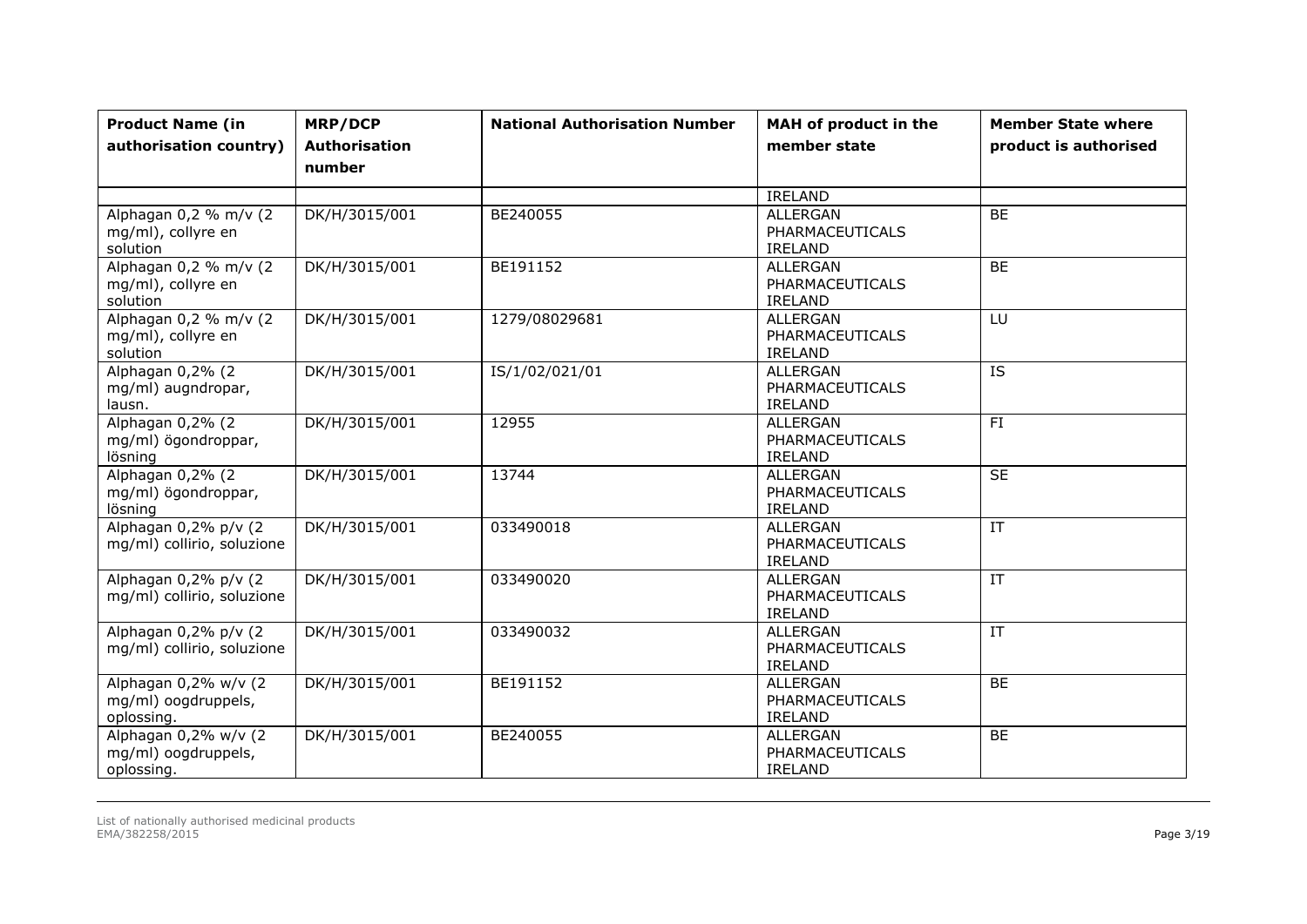| <b>Product Name (in</b><br>authorisation country)                  | <b>MRP/DCP</b><br><b>Authorisation</b><br>number | <b>National Authorisation Number</b> | MAH of product in the<br>member state         | <b>Member State where</b><br>product is authorised |
|--------------------------------------------------------------------|--------------------------------------------------|--------------------------------------|-----------------------------------------------|----------------------------------------------------|
| Alphagan 0,2% w/v (2<br>mg/ml) oogdruppels,<br>oplossing.          | DK/H/3015/001                                    | <b>RVG 21754</b>                     | <b>ALLERGAN</b><br>PHARMACEUTICALS<br>IRELAND | $\overline{NL}$                                    |
| Alphagan $0,2\%$ w/v (2)<br>mg/ml) οφθαλμικές<br>σταγόνες, διάλυμα | DK/H/3015/001                                    | 42442/19-6-2015                      | <b>ALLERGAN</b><br>PHARMACEUTICALS<br>IRELAND | <b>GR</b>                                          |
| Alphagan 0.2% w/v (2<br>mg/ml) eye drops,<br>solution              | DK/H/3015/001                                    | PA 148/6/1                           | ALLERGAN<br>PHARMACEUTICALS<br>IRELAND        | $\overline{IE}$                                    |
| Alphagan 0.2% w/v (2<br>mg/ml) eye drops,<br>solution              | not available                                    | AA102/00202                          | <b>ALLERGAN</b><br>PHARMACEUTICALS<br>IRELAND | MT                                                 |
| Alphagan 0.2% w/v (2<br>mg/ml) eye drops,<br>solution              | DK/H/3015/001                                    | PL 00426/0088                        | <b>ALLERGAN LTD</b>                           | XI                                                 |
| Alphagan 2 mg/ml colirio<br>en solución                            | DK/H/3015/001                                    | 62.010                               | ALLERGAN, S.A.                                | <b>ES</b>                                          |
| Alphagan 2 mg/ml<br>colírio, solução                               | DK/H/3015/001                                    | 2644987                              | ALLERGAN, S.A.                                | PT                                                 |
| Alphagan 2 mg/ml<br>colírio, solução                               | DK/H/3015/001                                    | 2645083                              | ALLERGAN, S.A.                                | PT                                                 |
| Alphagan 2 mg/ml<br>colírio, solução                               | DK/H/3015/001                                    | 2645182                              | ALLERGAN, S.A.                                | PT                                                 |
| Alphagan 2 mg/ml<br>colírio, solução                               | DK/H/3015/001                                    | 2645281                              | ALLERGAN, S.A.                                | PT                                                 |
| Alphagan 2 mg/ml<br>colírio, solução                               | DK/H/3015/001                                    | 2645380                              | ALLERGAN, S.A.                                | PT                                                 |
| Alphagan 2 mg/ml<br>colírio, solução                               | DK/H/3015/001                                    | 2645489                              | ALLERGAN, S.A.                                | PT                                                 |
| Alphagan 2 mg/ml<br>colírio, solução                               | DK/H/3015/001                                    | 2645588                              | ALLERGAN, S.A.                                | PT                                                 |
| Alphagan 2 mg/ml<br>colírio, solução                               | DK/H/3015/001                                    | 2645687                              | ALLERGAN, S.A.                                | PT                                                 |
| Alphagan 2 mg/ml                                                   | DK/H/3015/001                                    | 2645786                              | ALLERGAN, S.A.                                | PT                                                 |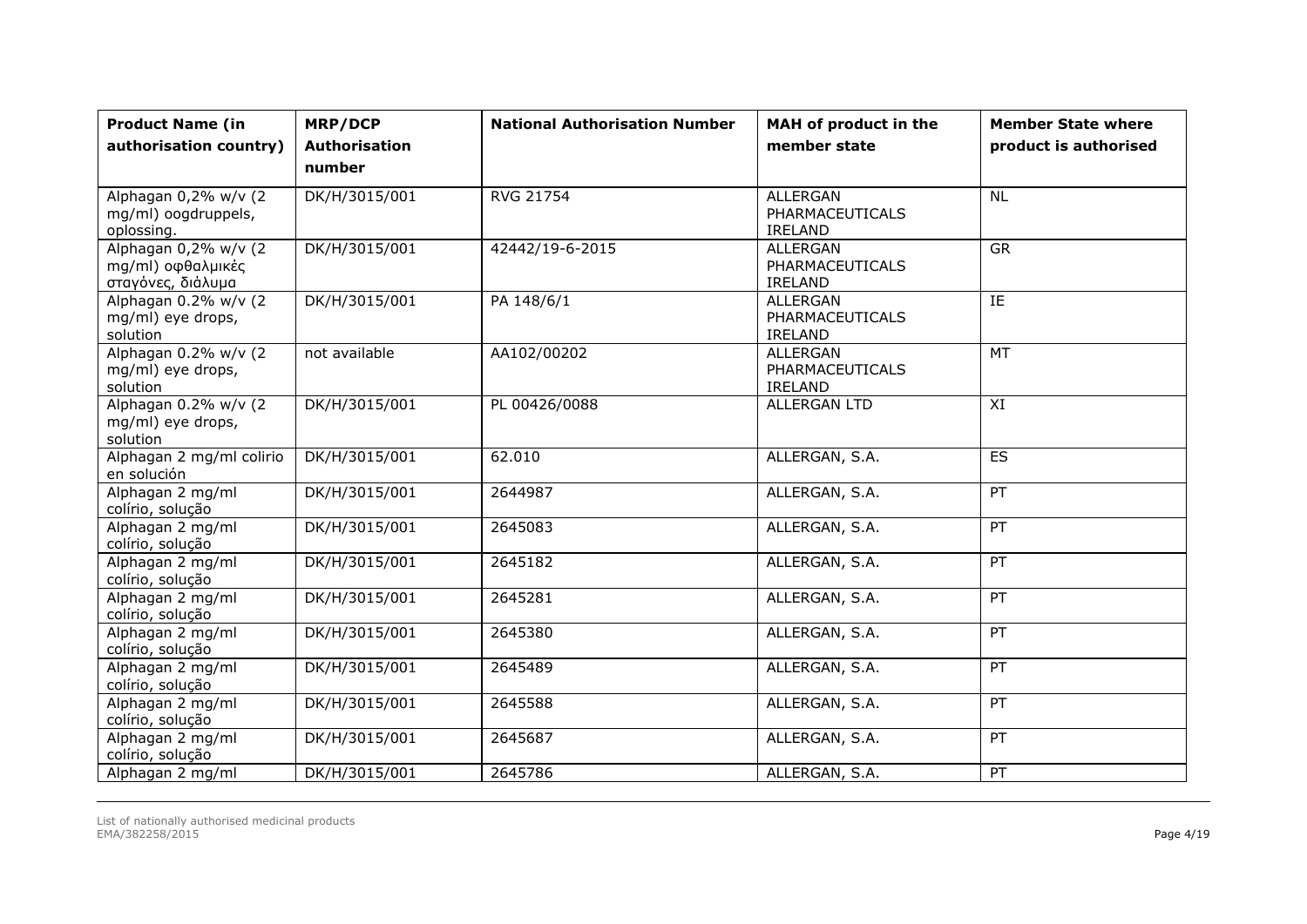| <b>Product Name (in</b><br>authorisation country)                               | <b>MRP/DCP</b><br><b>Authorisation</b><br>number | <b>National Authorisation Number</b> | MAH of product in the<br>member state                        | <b>Member State where</b><br>product is authorised |
|---------------------------------------------------------------------------------|--------------------------------------------------|--------------------------------------|--------------------------------------------------------------|----------------------------------------------------|
| colírio, solução                                                                |                                                  |                                      |                                                              |                                                    |
| ALPHAGAN 2 mg/ml kapi<br>za oko, otopina                                        | not available                                    | HR-H-063917030                       | <b>ALLERGAN</b><br>PHARMACEUTICALS<br>IRELAND                | <b>HR</b>                                          |
| Alphagan Oční kapky,<br>roztok                                                  | not available                                    | 64/327/00-C                          | <b>ALLERGAN</b><br>PHARMACEUTICALS<br>IRELAND                | CZ                                                 |
| Alphagan, 2 mg/ml,<br>krople do oczu, roztwór                                   | not available                                    | 8650                                 | <b>ALLERGAN</b><br>PHARMACEUTICALS<br>IRELAND                | PL                                                 |
| Alphagan, øjendråber,<br>opløsning                                              | DK/H/3015/001                                    | 18999                                | <b>ALLERGAN</b><br>PHARMACEUTICALS<br>IRELAND                | <b>DK</b>                                          |
| ALPHAGAN® 0,2 % m/V<br>(2 mg/ml) Augentropfen,<br>Lösung                        | DK/H/3015/001                                    | BE240055                             | <b>ALLERGAN</b><br>PHARMACEUTICALS<br><b>IRELAND</b>         | BE                                                 |
| ALPHAGAN® 0,2 % m/V<br>(2 mg/ml) Augentropfen,<br>Lösung                        | DK/H/3015/001                                    | BE191152                             | <b>ALLERGAN</b><br>PHARMACEUTICALS<br>IRELAND                | BE                                                 |
| Alpha-Vision sine 2<br>mg/ml Augentropfen,<br>Lösung im<br>Einzeldosisbehältnis | AT/H/0714/001                                    | 138327                               | <b>OMNIVISION GMBH</b>                                       | AT                                                 |
| Bglau 0.7 mg/ 0.35 ml<br>Colírio, solução em<br>recipiente unidose              | not available                                    | 5700141                              | LABORATÓRIO EDOL -<br><b>PRODUTOS</b><br>FARMACÊUTICOS, S.A. | PT                                                 |
| Bglau 0.7 mg/ 0.35 ml<br>Colírio, solução em<br>recipiente unidose              | not available                                    | 07/H/0298/002                        | LABORATÓRIO EDOL -<br><b>PRODUTOS</b><br>FARMACÊUTICOS, S.A. | PT                                                 |
| Bglau 0.7 mg/ 0.35 ml<br>Colírio, solução em<br>recipiente unidose              | not available                                    | 5694203                              | LABORATÓRIO EDOL -<br><b>PRODUTOS</b><br>FARMACÊUTICOS, S.A. | PT                                                 |
| Bglau 0.7 mg/ 0.35 ml<br>Colírio, solução em                                    | not available                                    | 07/H/0298/002                        | LABORATÓRIO EDOL -<br><b>PRODUTOS</b>                        | PT                                                 |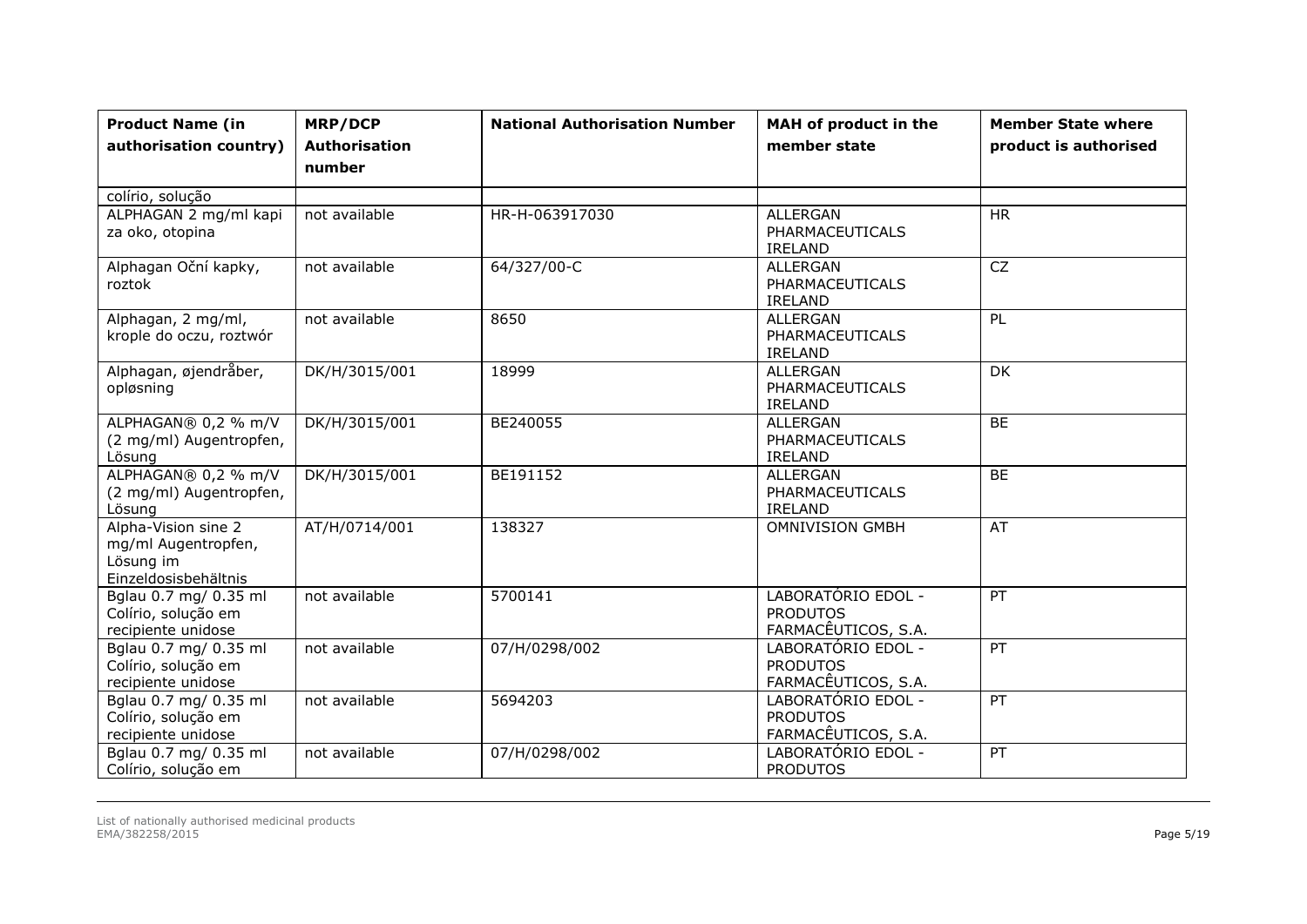| <b>Product Name (in</b><br>authorisation country) | MRP/DCP<br><b>Authorisation</b> | <b>National Authorisation Number</b> | MAH of product in the<br>member state | <b>Member State where</b><br>product is authorised |
|---------------------------------------------------|---------------------------------|--------------------------------------|---------------------------------------|----------------------------------------------------|
|                                                   | number                          |                                      |                                       |                                                    |
| recipiente unidose                                |                                 |                                      | FARMACÊUTICOS, S.A.                   |                                                    |
| Bimanox 2 mg/ml kapi                              | not available                   | HR-H-351414687                       | JADRAN-GALENSKI                       | $\overline{HR}$                                    |
| za oko, otopina                                   |                                 |                                      | LABORATORIJ D.D.                      |                                                    |
| Bimanox 2 mg/ml                                   | H/14/1906/001-002               | H/14/1906/001-002                    | JADRAN-GALENSKI                       | <b>SI</b>                                          |
| kapljice za oko, raztopina                        |                                 |                                      | LABORATORIJ D.D.                      |                                                    |
| Biprolast, 2 mg/ml,                               | PL/H/0310/001                   | 18446                                | ADAMED PHARMA S.A.                    | PL                                                 |
| krople do oczu, roztwór                           |                                 |                                      |                                       |                                                    |
| Biprolast, 2 mg/ml,                               | PL/H/0310/001                   | 18446                                | ADAMED PHARMA S.A.                    | PL                                                 |
| krople do oczu, roztwór                           |                                 |                                      |                                       |                                                    |
| Biprolast, 2 mg/ml,                               | PL/H/0310/001                   | 18446                                | ADAMED PHARMA S.A.                    | PL                                                 |
| krople do oczu, roztwór<br>Biprolast, 2 mg/ml,    | PL/H/0310/001                   | 18446                                | ADAMED PHARMA S.A.                    | PL                                                 |
| krople do oczu, roztwór                           |                                 |                                      |                                       |                                                    |
| Biprolast, 2 mg/ml,                               | PL/H/0310/001                   | 18446                                | ADAMED PHARMA S.A.                    | PL                                                 |
| krople do oczu, roztwór                           |                                 |                                      |                                       |                                                    |
| Biprolast, 2 mg/ml,                               | PL/H/0310/001                   | 18446                                | ADAMED PHARMA S.A.                    | <b>PL</b>                                          |
| krople do oczu, roztwór                           |                                 |                                      |                                       |                                                    |
| Biprolast, 2 mg/ml,                               | PL/H/0310/001                   | 18446                                | ADAMED PHARMA S.A.                    | PL                                                 |
| krople do oczu, roztwór                           |                                 |                                      |                                       |                                                    |
| Biprolast, 2 mg/ml,                               | PL/H/0310/001                   | 18446                                | ADAMED PHARMA S.A.                    | PL                                                 |
| krople do oczu, roztwór                           |                                 |                                      |                                       |                                                    |
| Biprolast, 2 mg/ml,                               | PL/H/0310/001                   | 18446                                | ADAMED PHARMA S.A.                    | PL                                                 |
| krople do oczu, roztwór                           |                                 |                                      |                                       |                                                    |
| Biprolast, 2 mg/ml,                               | PL/H/0310/001                   | 18446                                | ADAMED PHARMA S.A.                    | PL                                                 |
| krople do oczu, roztwór                           |                                 |                                      |                                       |                                                    |
| Biprolast, 2 mg/ml,                               | PL/H/0310/001                   | 18446                                | ADAMED PHARMA S.A.                    | PL                                                 |
| krople do oczu, roztwór<br>Briglafre 2 mg/ml acu  | CZ/H/0867/001                   | 19-0161                              | POLPHARMA                             | LV                                                 |
| pilieni, šķīdums                                  |                                 |                                      |                                       |                                                    |
| Briglafre 2 mg/ml acu                             | CZ/H/0867/001                   | 19-0161                              | POLPHARMA                             | $\overline{LV}$                                    |
| pilieni, šķīdums                                  |                                 |                                      |                                       |                                                    |
| Briglau Free, 2 mg/ml,                            | not available                   | 24862                                | POLFA, WARSAW                         | PL                                                 |
| krople do oczu, roztwór                           |                                 |                                      | PHARMACEUTICAL WORKS                  |                                                    |
| Briglau Free, 2 mg/ml,                            | not available                   | 24862                                | POLFA, WARSAW                         | PL                                                 |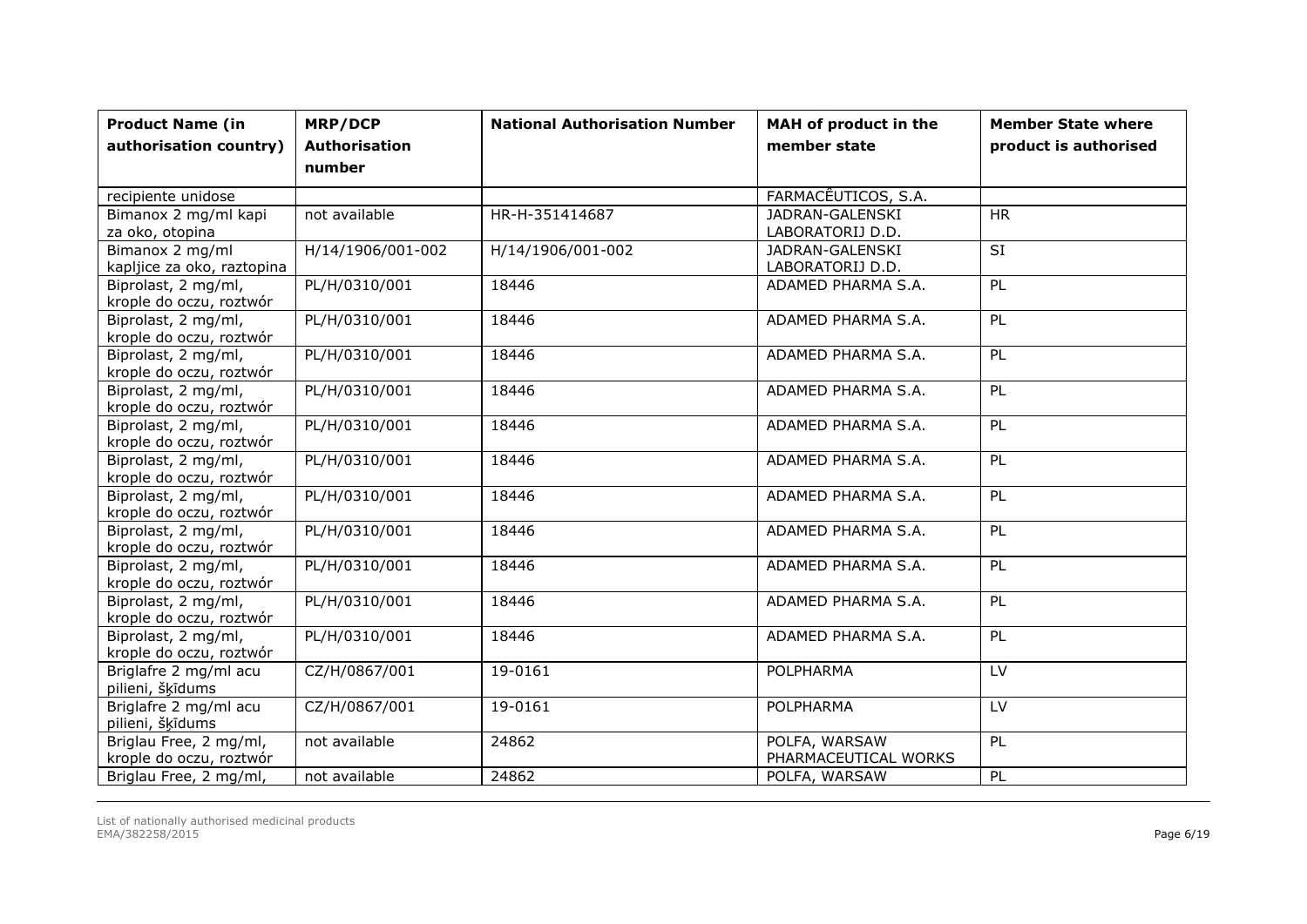| <b>Product Name (in</b><br>authorisation country)                           | <b>MRP/DCP</b><br><b>Authorisation</b><br>number | <b>National Authorisation Number</b> | MAH of product in the<br>member state                                                  | <b>Member State where</b><br>product is authorised |
|-----------------------------------------------------------------------------|--------------------------------------------------|--------------------------------------|----------------------------------------------------------------------------------------|----------------------------------------------------|
| krople do oczu, roztwór<br>Briglau PPH, 2 mg/ml,<br>krople do oczu, roztwór | PL/H/0597/001                                    | 20094                                | PHARMACEUTICAL WORKS<br>ZAKLADY FARMACEUTYCZNE<br>"POLPHARMA" SPOLKA<br><b>AKCYJNA</b> | PL                                                 |
| Briglau PPH, 2 mg/ml,<br>krople do oczu, roztwór                            | PL/H/0597/001                                    | 20094                                | ZAKLADY FARMACEUTYCZNE<br>"POLPHARMA" SPOLKA<br><b>AKCYJNA</b>                         | PL                                                 |
| BRIMABENE 2 mg/ml<br>kapi za oko, otopina                                   | AT/H/0476/001                                    | HR-H-438762238                       | PHARMASELECT<br><b>INTERNATIONAL</b><br>BETEILIGUNGS GMBH                              | <b>HR</b>                                          |
| BRIMAZED 2 mg/mL,<br>collyre en solution en<br>récipient unidose            | AT/H/0713/001                                    | 34009 301 500 54                     | PHARMA STULLN GMBH                                                                     | <b>FR</b>                                          |
| BRIMAZED 2 mg/mL,<br>collyre en solution en<br>récipient unidose            | AT/H/0713/001                                    | 34009 301 500 6 1                    | PHARMA STULLN GMBH                                                                     | <b>FR</b>                                          |
| BRIMAZED 2 mg/mL,<br>collyre en solution en<br>récipient unidose            | AT/H/0713/001                                    | 34009 550 561 19                     | PHARMA STULLN GMBH                                                                     | $\overline{FR}$                                    |
| BRIMAZED 2 mg/mL,<br>collyre en solution en<br>récipient unidose            | AT/H/0713/001                                    | 34009 301 500 8 5                    | PHARMA STULLN GMBH                                                                     | <b>FR</b>                                          |
| BRIMAZED 2 mg/mL,<br>collyre en solution en<br>récipient unidose            | AT/H/0713/001                                    | 34009 301 500 78                     | PHARMA STULLN GMBH                                                                     | <b>FR</b>                                          |
| BRIMAZED 2 mg/mL,<br>collyre en solution en<br>récipient unidose            | AT/H/0713/001                                    | 34009 550 561 26                     | PHARMA STULLN GMBH                                                                     | <b>FR</b>                                          |
| BRIMAZED 2 mg/mL,<br>collyre en solution en<br>récipient unidose            | AT/H/0713/001                                    | 34009 550 561 33                     | PHARMA STULLN GMBH                                                                     | $\overline{FR}$                                    |
| Brimofree 2 mg/ml<br>collirio, soluzione in<br>contenitore monodose         | AT/H/0715/001                                    | 045213016                            | OMNIVISION ITALIA S.R.L.                                                               | $\ensuremath{\text{IT}}$                           |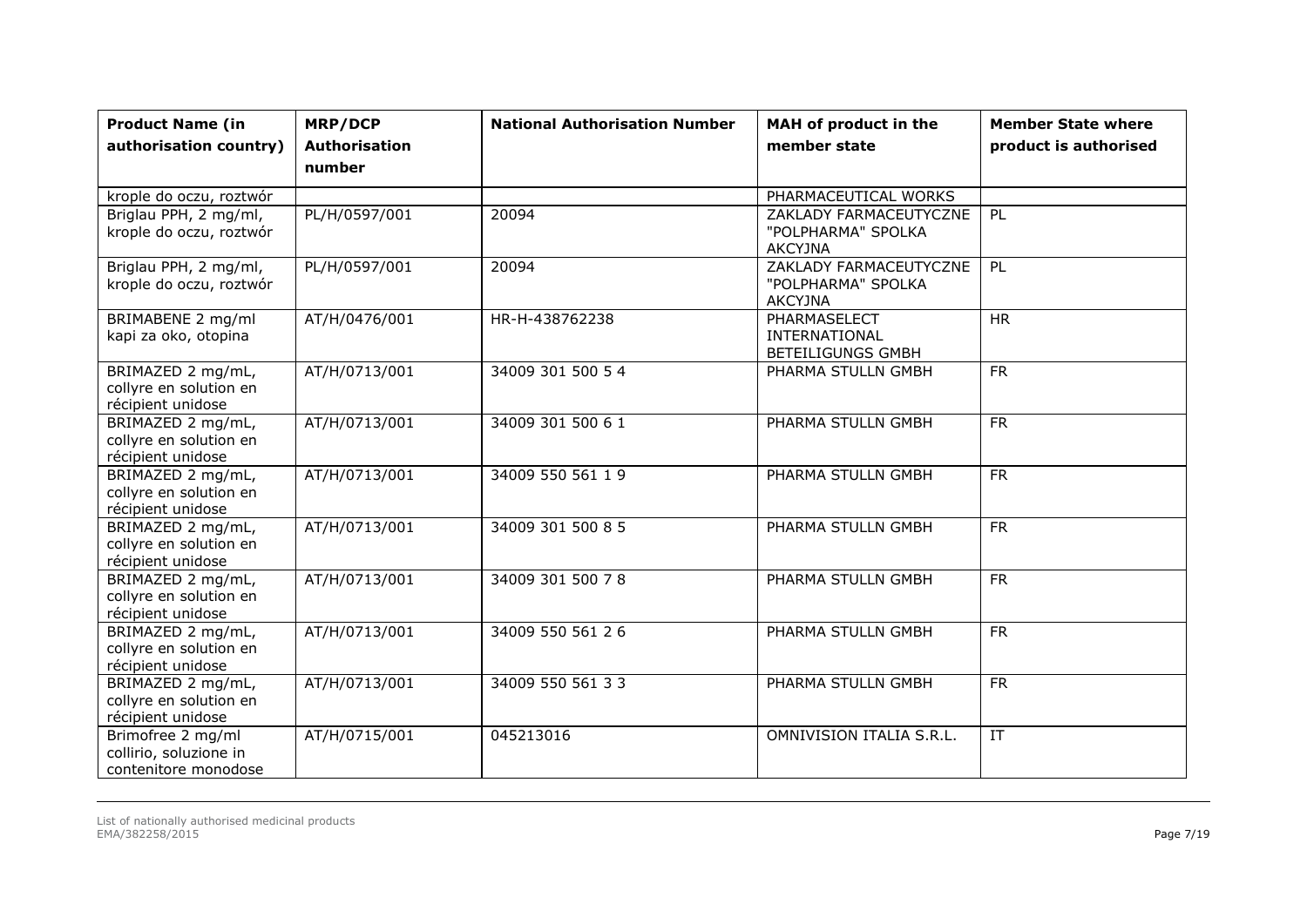| <b>Product Name (in</b><br>authorisation country)                              | <b>MRP/DCP</b><br><b>Authorisation</b><br>number | <b>National Authorisation Number</b> | MAH of product in the<br>member state                     | <b>Member State where</b><br>product is authorised |
|--------------------------------------------------------------------------------|--------------------------------------------------|--------------------------------------|-----------------------------------------------------------|----------------------------------------------------|
| Brimofree 2 mg/ml<br>collirio, soluzione in<br>contenitore monodose            | AT/H/0715/001                                    | 045213028                            | OMNIVISION ITALIA S.R.L.                                  | IT                                                 |
| Brimofree 2 mg/ml<br>collirio, soluzione in<br>contenitore monodose            | AT/H/0715/001                                    | 045213030                            | OMNIVISION ITALIA S.R.L.                                  | $\overline{IT}$                                    |
| BrimoFree 2 mg/ml<br>οφθαλμικές σταγόνες,<br>διάλυμα σε περιέκτη μίας<br>δόσης | AT/H/0713/001                                    | 10677 /26-05-2020                    | PHARMA STULLN GMBH                                        | <b>GR</b>                                          |
| BRIMOFTAL 2ml/mg<br>collirio, soluzione                                        | DK/H/1384/001                                    | 038714010                            | <b>BRUSCHETTINI S.R.L</b>                                 | IT                                                 |
| BRIMOFTAL 2ml/mg<br>collirio, soluzione                                        | DK/H/1384/001                                    | 038714022                            | <b>BRUSCHETTINI S.R.L</b>                                 | IT                                                 |
| BRIMOFTAL 2ml/mg<br>collirio, soluzione                                        | DK/H/1384/001                                    | 038714034                            | <b>BRUSCHETTINI S.R.L</b>                                 | IT                                                 |
| BRIMOFTAL 2ml/mg<br>collirio, soluzione                                        | DK/H/1384/001                                    | 038714046                            | <b>BRUSCHETTINI S.R.L</b>                                 | IT                                                 |
| BRIMOFTAL 2ml/mg<br>collirio, soluzione                                        | DK/H/1384/001                                    | 038714059                            | <b>BRUSCHETTINI S.R.L</b>                                 | IT                                                 |
| BRIMOGEN 2 mg/ml<br>Augentropfen, Lösung                                       | AT/H/0476/001                                    | 1-30106                              | PHARMASELECT<br>INTERNATIONAL<br><b>BETEILIGUNGS GMBH</b> | AT                                                 |
| BRIMOGEN 2 mg/ml<br>Augentropfen, Lösung                                       | AT/H/0476/001                                    | 76671.00.00                          | PHARMASELECT<br>INTERNATIONAL<br><b>BETEILIGUNGS GMBH</b> | DE                                                 |
| Brimogen 2 mg/ml<br>oldatos szemcsepp                                          | AT/H/0476/001                                    | OGYI-T-23725/01                      | PHARMASELECT<br>INTERNATIONAL<br><b>BETEILIGUNGS GMBH</b> | $\overline{HU}$                                    |
| Brimogen 2 mg/ml<br>oldatos szemcsepp                                          | AT/H/0476/001                                    | OGYI-T-23725/02                      | PHARMASELECT<br>INTERNATIONAL<br><b>BETEILIGUNGS GMBH</b> | <b>HU</b>                                          |
| Brimogen 2 mg/ml<br>oldatos szemcsepp                                          | AT/H/0476/001                                    | OGYI-T-23725/03                      | PHARMASELECT<br>INTERNATIONAL                             | HU                                                 |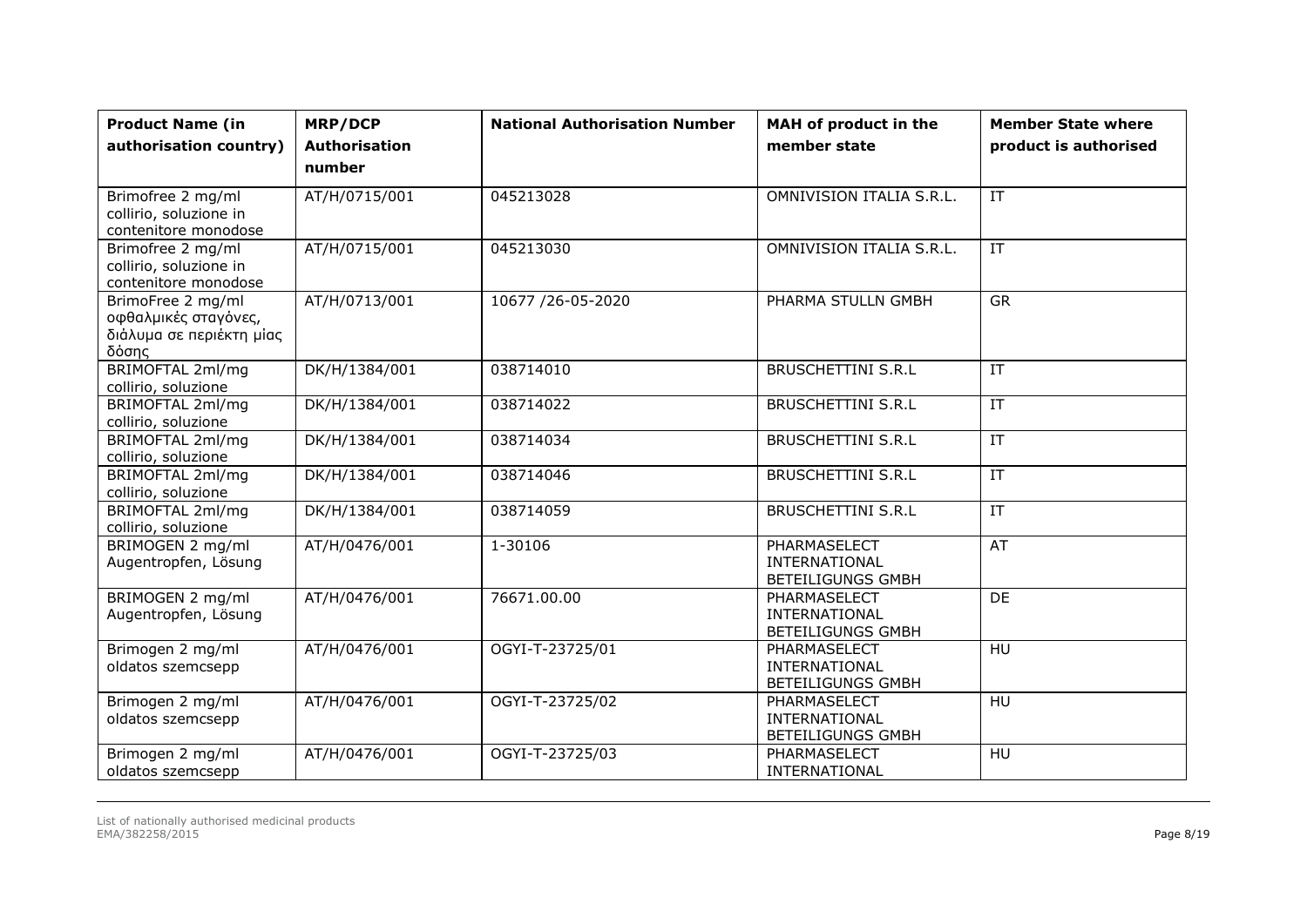| <b>Product Name (in</b><br>authorisation country)          | <b>MRP/DCP</b><br><b>Authorisation</b><br>number | <b>National Authorisation Number</b> | MAH of product in the<br>member state                     | <b>Member State where</b><br>product is authorised |
|------------------------------------------------------------|--------------------------------------------------|--------------------------------------|-----------------------------------------------------------|----------------------------------------------------|
|                                                            |                                                  |                                      | <b>BETEILIGUNGS GMBH</b>                                  |                                                    |
| Brimogen 2 mg/ml<br>капки за очи, разтвор                  | AT/H/0476/001                                    | 20200223                             | PHARMASELECT<br>INTERNATIONAL<br><b>BETEILIGUNGS GMBH</b> | <b>BG</b>                                          |
| Brimogen, 2 mg/ml,<br>krople do oczu, roztwór              | AT/H/0476/001                                    | 26365                                | PHARMASELECT<br>INTERNATIONAL<br>BETEILIGUNGS GMBH        | PL                                                 |
| Brimonidin - 1 A Pharma<br>2 mg/ml Augentropfen,<br>Lösung | not available                                    | 86855.00.00                          | 1 A PHARMA GMBH                                           | <b>DE</b>                                          |
| Brimonidin Arcana 2<br>mg/ml - Augentropfen                | DK/H/1264/001                                    | 1-28055                              | ARCANA ARZNEIMITTEL<br><b>GMBH</b>                        | AT                                                 |
| Brimonidin axunio 2<br>mg/ml Augentropfen,<br>Lösung       | SE/H/1652/001                                    | 98598.00.00                          | AXUNIO PHARMA GMBH                                        | <b>DE</b>                                          |
| Brimonidin Bluefish 2<br>mg/ml augndropar, lausn           | SE/H/1600/001                                    | IS/1/16/062/01                       | <b>BLUEFISH</b><br>PHARMACEUTICALS AB                     | $\overline{IS}$                                    |
| Brimonidin Bluefish 2<br>mg/ml ögondroppar,<br>lösning     | SE/H/1600/001                                    | 53775                                | <b>BLUEFISH</b><br>PHARMACEUTICALS AB                     | SE                                                 |
| <b>Brimonidin Hexal 2</b><br>mg/ml ögondroppar,<br>lösning | DK/H/1267/001                                    | 28100                                | <b>HEXAL A/S</b>                                          | <b>SE</b>                                          |
| Brimonidin Indoco 2<br>mg/ml Augentropfen,<br>Lösung       | NL/H/3589/001                                    | 96131.00.00                          | INDOCO REMEDIES CZECH<br>S.R.O.                           | <b>DE</b>                                          |
| Brimonidin Micro Labs 2<br>mg/ml Augentropfen,<br>Lösung.  | DE/H/6580/001                                    | 2205378.00.00                        | MICRO LABS GMBH                                           | DE                                                 |
| Brimonidin Micro Labs 2<br>mg/ml Augentropfen,<br>Lösung.  | DE/H/6580/001                                    | 2205378.00.00                        | MICRO LABS GMBH                                           | DE                                                 |
| Brimonidin Micro Labs 2<br>mg/ml Augentropfen,             | DE/H/6580/001                                    | 2205378.00.00                        | MICRO LABS GMBH                                           | DE                                                 |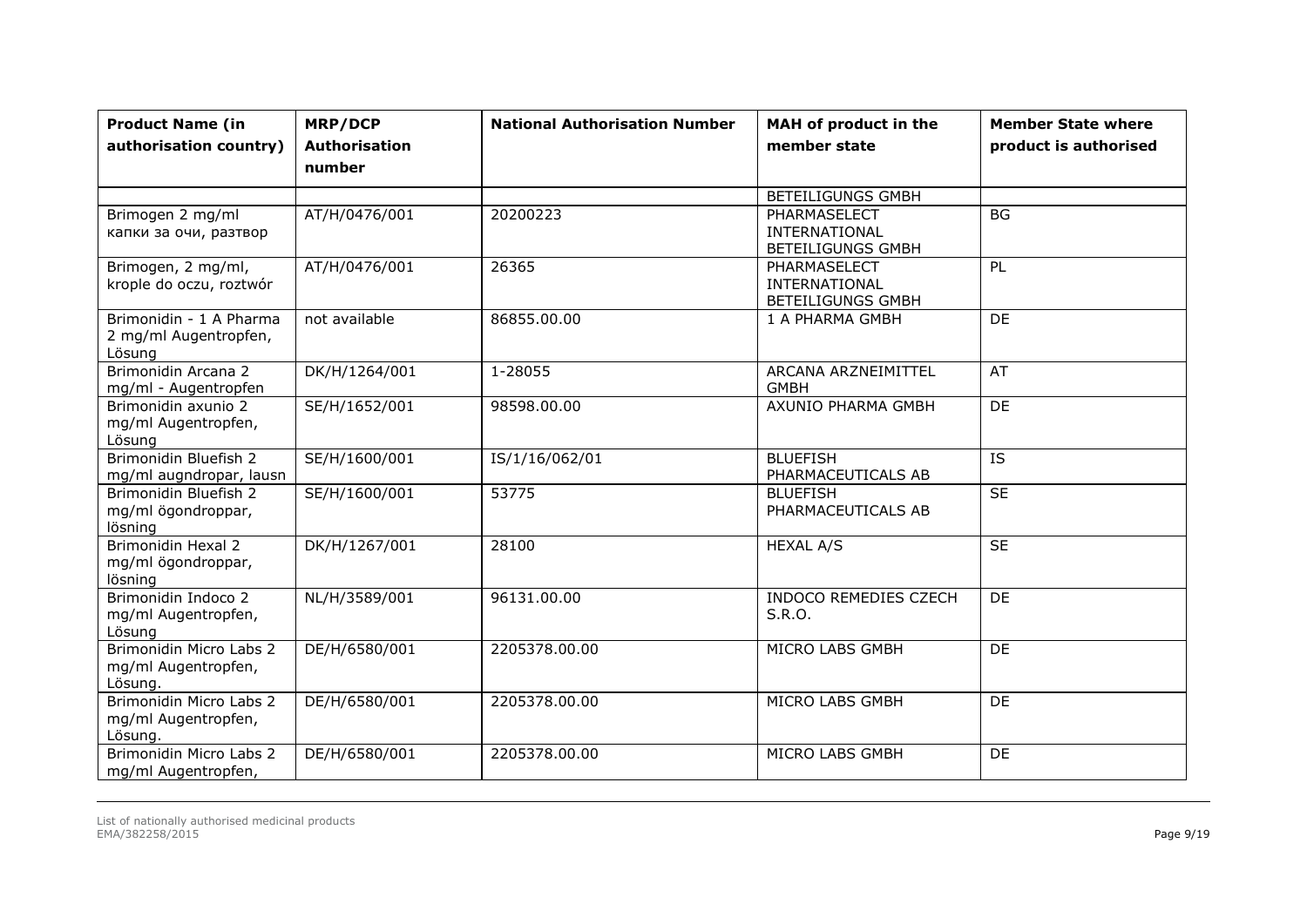| <b>Product Name (in</b><br>authorisation country)                                        | <b>MRP/DCP</b><br><b>Authorisation</b><br>number | <b>National Authorisation Number</b> | MAH of product in the<br>member state                       | <b>Member State where</b><br>product is authorised |
|------------------------------------------------------------------------------------------|--------------------------------------------------|--------------------------------------|-------------------------------------------------------------|----------------------------------------------------|
| Lösung.                                                                                  |                                                  |                                      |                                                             |                                                    |
| Brimonidin Micro Labs 2<br>mg/ml Augentropfen,<br>Lösung.                                | DE/H/6580/001                                    | 2205378.00.00                        | MICRO LABS GMBH                                             | <b>DE</b>                                          |
| Brimonidin Micro Labs 2<br>mg/ml Augentropfen,<br>Lösung.                                | DE/H/6580/001                                    | 2021020016                           | MICRO LABS GMBH                                             | LU                                                 |
| Brimonidin Micro Labs 2<br>mg/ml Augentropfen,<br>Lösung.                                | DE/H/6580/001                                    | 2021020016                           | MICRO LABS GMBH                                             | LU                                                 |
| Brimonidin Micro Labs 2<br>mg/ml Augentropfen,<br>Lösung.                                | DE/H/6580/001                                    | 2021020016                           | MICRO LABS GMBH                                             | LU                                                 |
| Brimonidin Micro Labs 2<br>mg/ml Augentropfen,<br>Lösung.                                | DE/H/6580/001                                    | 2021020016                           | MICRO LABS GMBH                                             | LU                                                 |
| Brimonidin sine<br>OmniVision 2 mg/mL<br>Augentropfen, Lösung im<br>Einzeldosisbehältnis | AT/H/0715/001                                    | 138366                               | <b>OMNIVISION GMBH</b>                                      | AT                                                 |
| Brimonidin Stulln 2<br>mg/ml Augentropfen,<br>Lösung                                     | PT/H/1784/001                                    | 99244.00.00                          | PHARMA STULLN GMBH                                          | DE                                                 |
| Brimonidin Stulln sine 2<br>mg/ml Augentropfen,<br>Lösung im<br>Einzeldosisbehältnis     | AT/H/0713/001                                    | 138402                               | PHARMA STULLN GMBH                                          | AT                                                 |
| Brimonidin Stulln sine 2<br>mg/ml Augentropfen,<br>Lösung im<br>Einzeldosisbehältnis     | AT/H/0713/001                                    | 98647.00.00                          | PHARMA STULLN GMBH                                          | DE                                                 |
| Brimonidina Bluepharma<br>2 mg/ml colirio, solucao                                       | PT/H/2221/001                                    | 5673264                              | BLUEPHARMA GENÉRICOS -<br>COMÉRCIO DE<br>MEDICAMENTOS, S.A. | PT                                                 |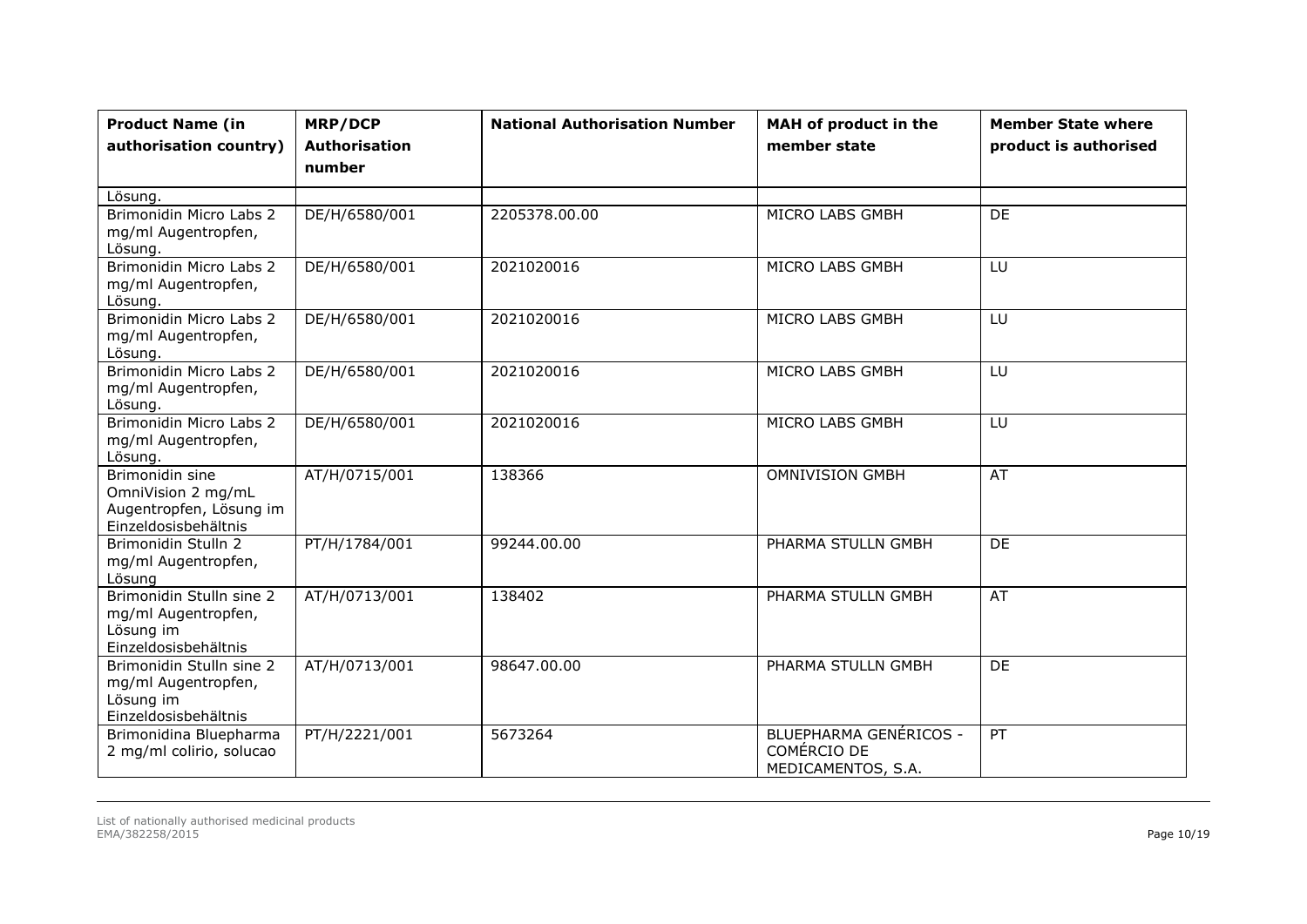| <b>Product Name (in</b><br>authorisation country)            | <b>MRP/DCP</b><br><b>Authorisation</b><br>number | <b>National Authorisation Number</b> | MAH of product in the<br>member state                        | <b>Member State where</b><br>product is authorised |
|--------------------------------------------------------------|--------------------------------------------------|--------------------------------------|--------------------------------------------------------------|----------------------------------------------------|
| BRIMONIDINA CINFA 2<br>MG/ML COLIRIO EN<br>SOLUCION          | IT/H/0147/001                                    | 71405                                | LABORATORIOS CINFA, S.A.                                     | ES                                                 |
| Brimonidina Edol, 2<br>mg/ml, colírio, solução               | PT/H/1784/001                                    | PT/H/1784/001                        | LABORATÓRIO EDOL -<br><b>PRODUTOS</b><br>FARMACÊUTICOS, S.A. | PT                                                 |
| Brimonidina Edol, 2<br>mg/ml, colírio, solução               | PT/H/1784/001                                    | PT/H/1784/001                        | LABORATÓRIO EDOL -<br><b>PRODUTOS</b><br>FARMACÊUTICOS, S.A. | PT                                                 |
| Brimonidina Edol, 2<br>mg/ml, colírio, solução               | PT/H/1784/001                                    | PT/H/1784/001                        | LABORATÓRIO EDOL -<br><b>PRODUTOS</b><br>FARMACÊUTICOS, S.A. | PT                                                 |
| <b>BRIMONIDINA EG 2</b><br>mg/ml collirio, soluzione         | DE/H/5867/001                                    | 038644050                            | EG S.P.A.                                                    | IT                                                 |
| <b>BRIMONIDINA EG 2</b><br>mg/ml collirio, soluzione         | DE/H/5867/001                                    | 038644047                            | EG S.P.A.                                                    | $\overline{\mathbf{I}}$                            |
| <b>BRIMONIDINA EG 2</b><br>mg/ml collirio, soluzione         | DE/H/5867/001                                    | 038644023                            | EG S.P.A.                                                    | IT                                                 |
| <b>BRIMONIDINA EG 2</b><br>mg/ml collirio, soluzione         | DE/H/5867/001                                    | 038644035                            | EG S.P.A.                                                    | $\ensuremath{\text{IT}}$                           |
| <b>BRIMONIDINA EG 2</b><br>mg/ml collirio, soluzione         | DE/H/5867/001                                    | 038644011                            | EG S.P.A.                                                    | IT                                                 |
| Brimonidina Mylan 2<br>mg/ml colirio en solución             | DK/H/1264/001                                    | 70934                                | MYLAN PHARMACEUTICALS<br>S.L.                                | <b>ES</b>                                          |
| Brimonidina Mylan 2<br>mg/ml colírio, solução                | DK/H/1264/001                                    | 5137625                              | MYLAN, LDA                                                   | PT                                                 |
| Brimonidina Mylan 2<br>mg/ml colírio, solução                | DK/H/1264/001                                    | 5137617                              | MYLAN, LDA                                                   | PT                                                 |
| Brimonidina Mylan<br>Generics 2 mg/ml<br>collirio, soluzione | DK/H/1264/001                                    | 038634010                            | MYLAN S.P.A.                                                 | $\overline{IT}$                                    |
| Brimonidina Mylan<br>Generics 2 mg/ml<br>collirio, soluzione | DK/H/1264/001                                    | 038634022                            | MYLAN S.P.A.                                                 | IT                                                 |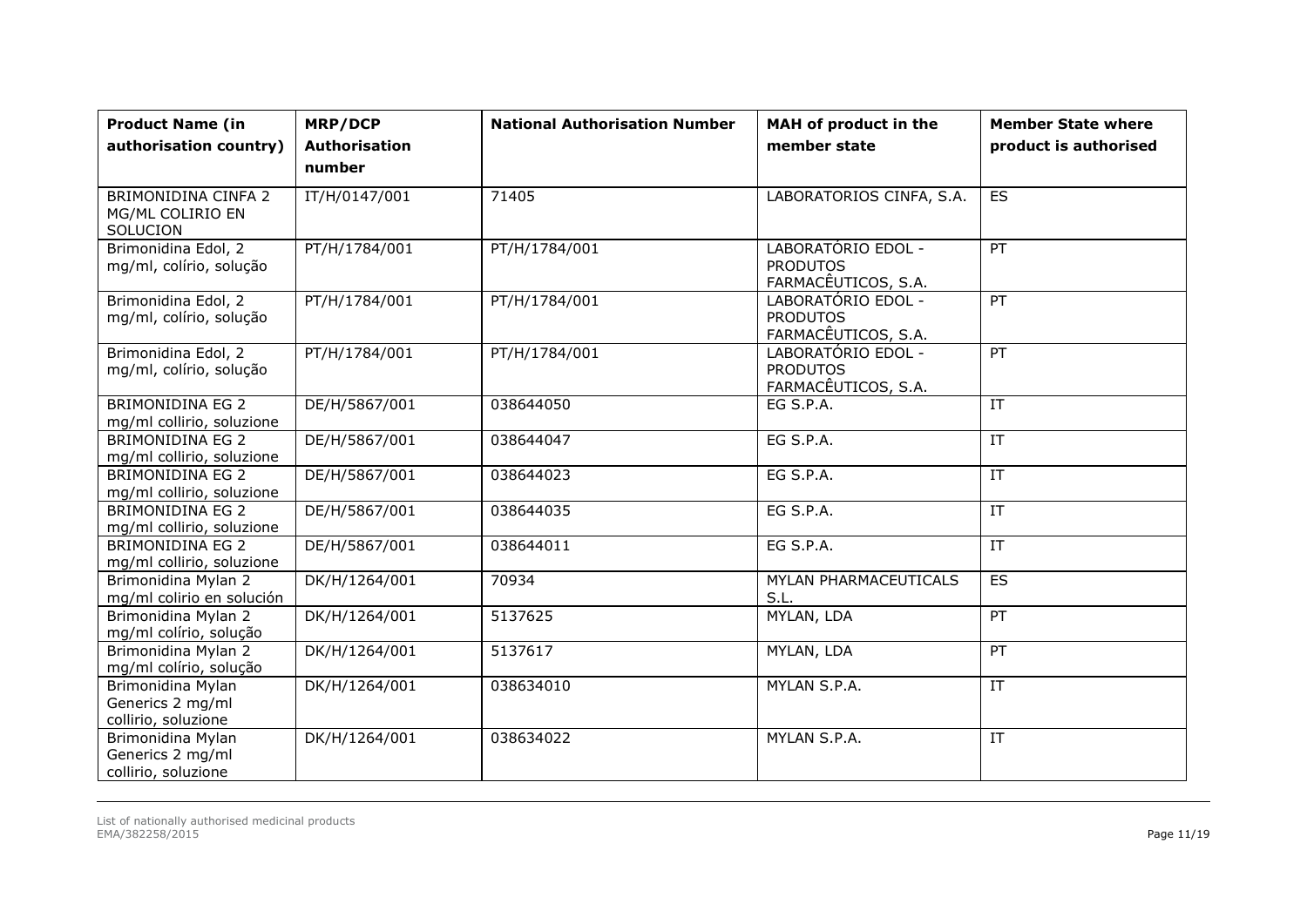| <b>Product Name (in</b><br>authorisation country)                            | <b>MRP/DCP</b><br>Authorisation<br>number | <b>National Authorisation Number</b> | MAH of product in the<br>member state | <b>Member State where</b><br>product is authorised |
|------------------------------------------------------------------------------|-------------------------------------------|--------------------------------------|---------------------------------------|----------------------------------------------------|
| Brimonidina Mylan<br>Generics 2 mg/ml<br>collirio, soluzione                 | DK/H/1264/001                             | 038634034                            | MYLAN S.P.A.                          | $\overline{IT}$                                    |
| Brimonidina Mylan<br>Generics 2 mg/ml<br>collirio, soluzione                 | DK/H/1264/001                             | 038634046                            | MYLAN S.P.A.                          | IT                                                 |
| Brimonidina Mylan<br>Generics 2 mg/ml<br>collirio, soluzione                 | DK/H/1264/001                             | 038634059                            | MYLAN S.P.A.                          | $\overline{\text{IT}}$                             |
| Brimonidina Sandoz 2<br>mg/ml collirio, soluzione                            | DK/H/1267/001                             | 039016011                            | SANDOZ S.P.A.                         | $\overline{I}$                                     |
| Brimonidina Sandoz 2<br>mg/ml collirio, soluzione                            | DK/H/1267/001                             | 039016035                            | SANDOZ S.P.A.                         | $\overline{IT}$                                    |
| Brimonidina Sandoz 2<br>mg/ml collirio, soluzione                            | DK/H/1267/001                             | 039016047                            | SANDOZ S.P.A.                         | $\overline{IT}$                                    |
| Brimonidina Sandoz 2<br>mg/ml collirio, soluzione                            | DK/H/1267/001                             | 039016023                            | SANDOZ S.P.A.                         | $\overline{IT}$                                    |
| Brimonidina Sandoz 2<br>mg/ml collirio, soluzione                            | DK/H/1267/001                             | 039016050                            | SANDOZ S.P.A.                         | IT                                                 |
| Brimonidina Stulln 2<br>mg/ml collirio, soluzione<br>in contenitore monodose | AT/H/0713/001                             | 048304012                            | PHARMA STULLN GMBH                    | $\overline{IT}$                                    |
| Brimonidina Stulln 2<br>mg/ml collirio, soluzione<br>in contenitore monodose | AT/H/0713/001                             | 048304024                            | PHARMA STULLN GMBH                    | IT                                                 |
| Brimonidina Stulln 2<br>mg/ml collirio, soluzione<br>in contenitore monodose | AT/H/0713/001                             | 048304036                            | PHARMA STULLN GMBH                    | $\overline{IT}$                                    |
| Brimonidina Stulln 2<br>mg/ml collirio, soluzione<br>in contenitore monodose | AT/H/0713/001                             | 048304048                            | PHARMA STULLN GMBH                    | IT                                                 |
| Brimonidina Stulln 2<br>mg/ml collirio, soluzione<br>in contenitore monodose | AT/H/0713/001                             | 048304051                            | PHARMA STULLN GMBH                    | IT                                                 |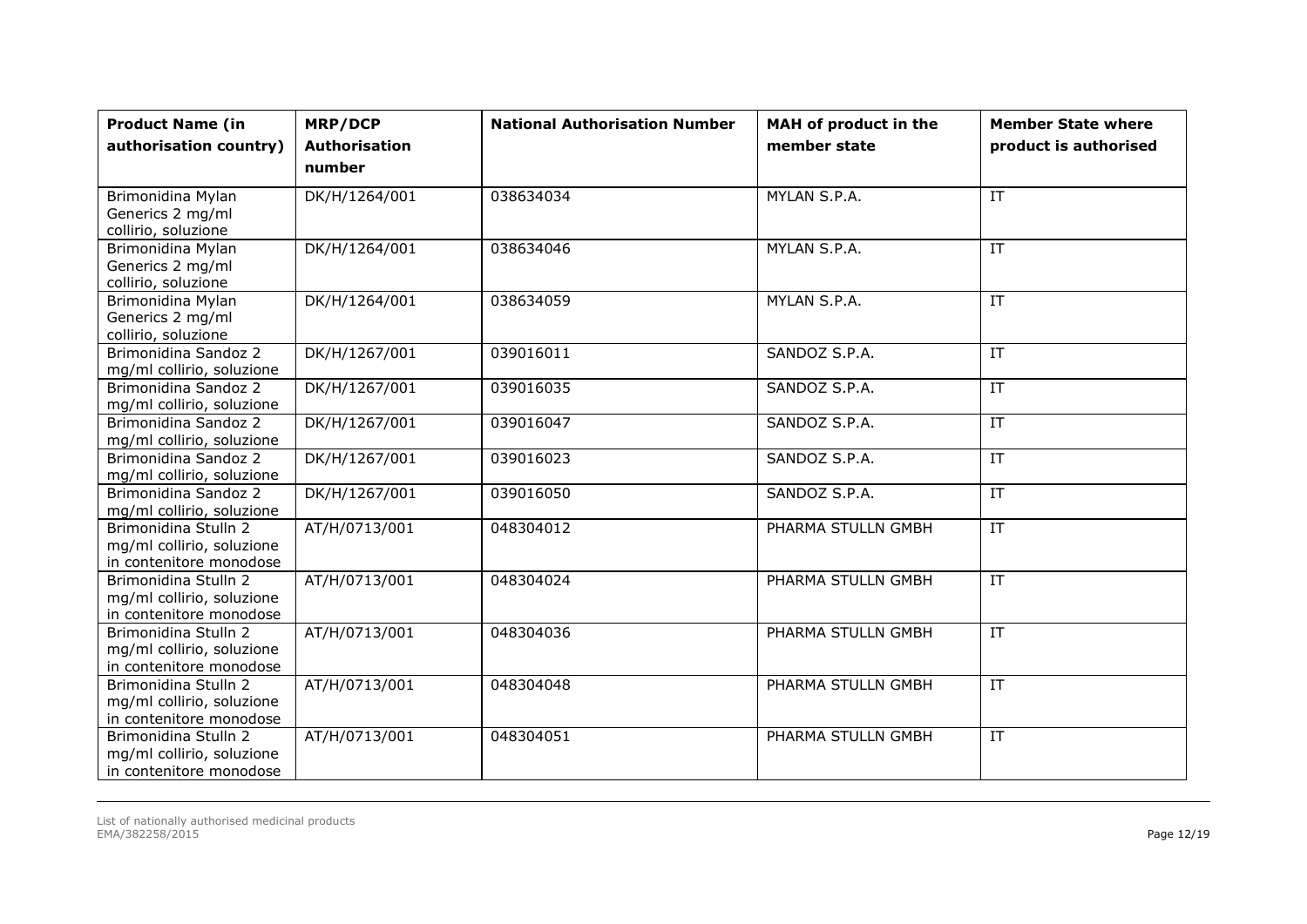| <b>Product Name (in</b><br>authorisation country)                            | <b>MRP/DCP</b><br>Authorisation<br>number | <b>National Authorisation Number</b> | MAH of product in the<br>member state         | <b>Member State where</b><br>product is authorised |
|------------------------------------------------------------------------------|-------------------------------------------|--------------------------------------|-----------------------------------------------|----------------------------------------------------|
| Brimonidina Stulln 2<br>mg/ml collirio, soluzione<br>in contenitore monodose | AT/H/0713/001                             | 048304063                            | PHARMA STULLN GMBH                            | $\overline{I}$                                     |
| Brimonidina Stulln 2<br>mg/ml collirio, soluzione<br>in contenitore monodose | AT/H/0713/001                             | 048304075                            | PHARMA STULLN GMBH                            | $\overline{I}$                                     |
| Brimonidina Vir 2 mg/ml<br>colirio en solución                               | DK/H/2228/001                             | 80888                                | INDUSTRIA QUÍMICA Y<br>FARMACEÚTICA VIR, S.A. | ES                                                 |
| Brimonidin-AL 2 mg/ml<br>Augentropfen                                        | DE/H/5866/001                             | 69992.00.00                          | ALIUD PHARMA GMBH                             | DE                                                 |
| Brimonidin-AL 2 mg/ml<br>Augentropfen                                        | DE/H/5866/001                             | 69992.00.00                          | ALIUD PHARMA GMBH                             | DE                                                 |
| Brimonidin-AL 2 mg/ml<br>Augentropfen                                        | DE/H/5866/001                             | 69992.00.00                          | ALIUD PHARMA GMBH                             | DE                                                 |
| Brimonidin-AL 2 mg/ml<br>Augentropfen                                        | DE/H/5866/001                             | 69992.00.00                          | ALIUD PHARMA GMBH                             | DE                                                 |
| Brimonidin-AL 2 mg/ml<br>Augentropfen                                        | DE/H/5866/001                             | 69992.00.00                          | ALIUD PHARMA GMBH                             | DE                                                 |
| Brimonidin-AL 2 mg/ml<br>Augentropfen                                        | DE/H/5866/001                             | 69992.00.00                          | ALIUD PHARMA GMBH                             | DE                                                 |
| Brimonidin-AL 2 mg/ml<br>Augentropfen                                        | DE/H/5866/001                             | 69992.00.00                          | ALIUD PHARMA GMBH                             | DE                                                 |
| Brimonidin-Bluefish 2<br>mg/ml Augentropfen,<br>Lösung                       | SE/H/1600/001                             | 2200071.00.00                        | <b>BLUEFISH</b><br>PHARMACEUTICALS AB         | DE                                                 |
| Brimonidine axunio, 2<br>mg/ml ögondroppar,<br>lösning                       | SE/H/1652/001                             | 55461                                | AXUNIO PHARMA GMBH                            | SE                                                 |
| <b>BRIMONIDINE</b><br>BIOGARAN 0,2 % (2<br>mg/ml), collyre en<br>solution    | FR/H/0747/001/DC                          | 3400930127377                        | <b>BIOGARAN</b>                               | $\overline{FR}$                                    |
| <b>BRIMONIDINE</b><br>BIOGARAN 0,2 % (2                                      | FR/H/0747/001/DC                          | 3400930127384                        | <b>BIOGARAN</b>                               | <b>FR</b>                                          |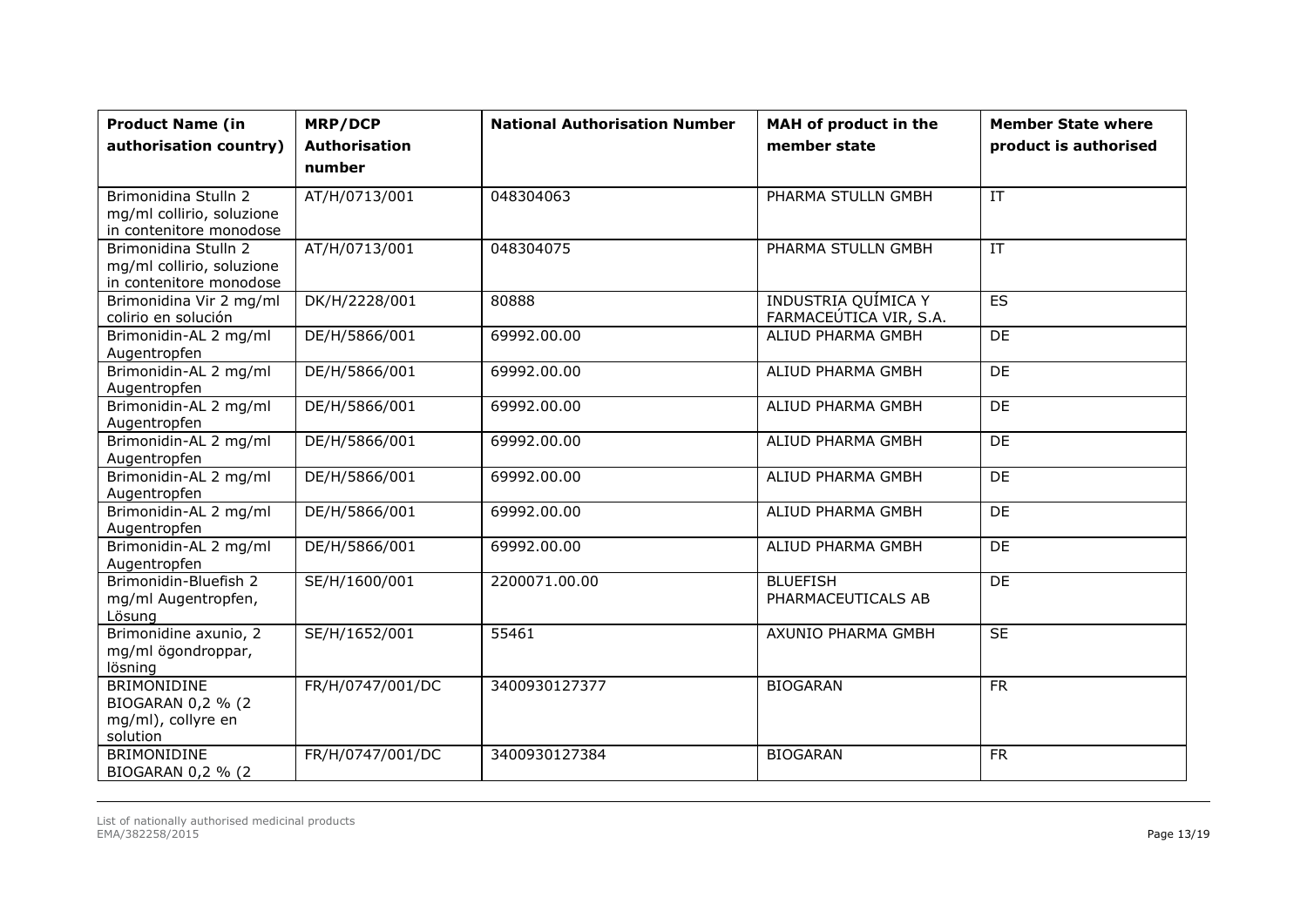| <b>Product Name (in</b><br>authorisation country)                                    | <b>MRP/DCP</b><br><b>Authorisation</b><br>number | <b>National Authorisation Number</b> | MAH of product in the<br>member state       | <b>Member State where</b><br>product is authorised |
|--------------------------------------------------------------------------------------|--------------------------------------------------|--------------------------------------|---------------------------------------------|----------------------------------------------------|
| mg/ml), collyre en<br>solution                                                       |                                                  |                                      |                                             |                                                    |
| <b>BRIMONIDINE</b><br>BIOGARAN 0,2 % (2<br>mg/ml), collyre en<br>solution            | FR/H/0747/001/DC                                 | 3400930127391                        | <b>BIOGARAN</b>                             | $\overline{FR}$                                    |
| Brimonidine Chauvin 2<br>mg/ml, collyre en<br>solution                               | DK/H/1268/001                                    | 34009 395 208 9 6                    | LABORATOIRE CHAUVIN                         | <b>FR</b>                                          |
| Brimonidine Chauvin 2<br>mg/ml, collyre en<br>solution                               | DK/H/1268/001                                    | 34009 395 209 5 7                    | LABORATOIRE CHAUVIN                         | <b>FR</b>                                          |
| Brimonidine Chauvin 2<br>mg/ml, collyre en<br>solution                               | DK/H/1268/001                                    | 34009 395 210 3 9                    | LABORATOIRE CHAUVIN                         | $\overline{FR}$                                    |
| <b>Brimonidine Chauvin 2</b><br>mg/ml, collyre en<br>solution                        | DK/H/1268/001                                    | 34009 395 212 6 8                    | LABORATOIRE CHAUVIN                         | <b>FR</b>                                          |
| Brimonidine Chauvin 2<br>mg/ml, collyre en<br>solution                               | DK/H/1268/001                                    | 34009 395 213 2 9                    | LABORATOIRE CHAUVIN                         | $\overline{FR}$                                    |
| BRIMONIDINE EG 0,2 %<br>(2 mg/ml), collyre en<br>solution                            | DE/H/5867/001                                    | NL34432                              | EG LABO LABORATOIRES<br><b>EUROGENERICS</b> | <b>FR</b>                                          |
| Brimonidine Indoco 2<br>mg/ml oogdruppels,<br>oplossing                              | NL/H/3589/001                                    | RVG 118092                           | INDOCO REMEDIES CZECH<br>S.R.O.             | NL                                                 |
| <b>BRIMONIDINE MYLAN</b><br>0,2% (2 mg/ml), collyre<br>en solution                   | DK/H/1264/001                                    | NL34429                              | <b>MYLAN S.A.S</b>                          | <b>FR</b>                                          |
| Brimonidine OmniVision<br>2 mg/ml eye drops,<br>solution in single-dose<br>container | AT/H/0715/001                                    | PL 29906/0001                        | <b>OMNIVISION GMBH</b>                      | XI                                                 |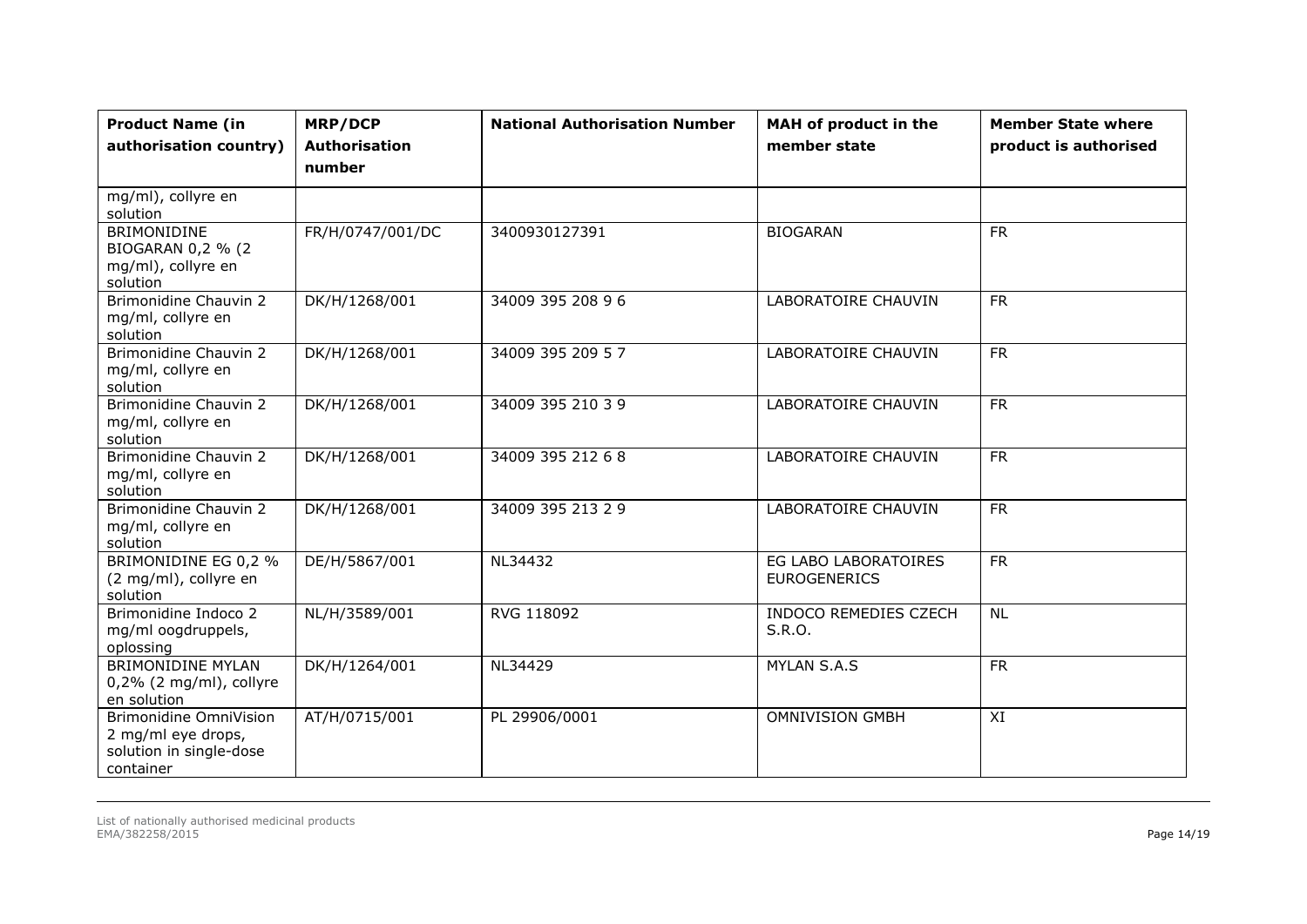| <b>Product Name (in</b><br>authorisation country)                                        | <b>MRP/DCP</b><br><b>Authorisation</b><br>number | <b>National Authorisation Number</b> | MAH of product in the<br>member state | <b>Member State where</b><br>product is authorised |
|------------------------------------------------------------------------------------------|--------------------------------------------------|--------------------------------------|---------------------------------------|----------------------------------------------------|
| <b>BRIMONIDINE</b><br>OMNIVISION 2 mg/mL,<br>collyre en solution en<br>récipient unidose | AT/H/0715/001                                    | 34009 301 500 16                     | <b>OMNIVISION GMBH</b>                | <b>FR</b>                                          |
| <b>BRIMONIDINE</b><br>OMNIVISION 2 mg/mL,<br>collyre en solution en<br>récipient unidose | AT/H/0715/001                                    | 34009 301 500 30                     | <b>OMNIVISION GMBH</b>                | <b>FR</b>                                          |
| <b>BRIMONIDINE</b><br>OMNIVISION 2 mg/mL,<br>collyre en solution en<br>récipient unidose | AT/H/0715/001/DC                                 | 34009 550 561 0 2                    | <b>OMNIVISION GMBH</b>                | $\overline{FR}$                                    |
| Brimonidine Polpharma 2<br>mg/ml oční kapky,<br>roztok                                   | CZ/H/0867/001                                    | 64/335/18-C                          | POLPHARMA                             | <b>CZ</b>                                          |
| Brimonidine Polpharma 2<br>mg/ml oční kapky,<br>roztok                                   | CZ/H/0867/001                                    | 64/335/18-C                          | POLPHARMA                             | $\overline{CZ}$                                    |
| BRIMONIDINE SANDOZ<br>$0,2\%$ (2 mg/ml), collyre<br>en solution                          | DK/H/1267/001                                    | 34009 393 088 6 9                    | SANDOZ                                | <b>FR</b>                                          |
| BRIMONIDINE SANDOZ<br>0,2 % (2 mg/ml), collyre<br>en solution                            | DK/H/1267/001                                    | 34009 393 089 20                     | SANDOZ                                | <b>FR</b>                                          |
| BRIMONIDINE SANDOZ<br>$0,2\%$ (2 mg/ml), collyre<br>en solution                          | DK/H/1267/001                                    | 34009 393 090 0 2                    | SANDOZ                                | <b>FR</b>                                          |
| BRIMONIDINE SANDOZ<br>$0,2\%$ (2 mg/ml), collyre<br>en solution                          | DK/H/1267/001                                    | 34009 393 091 7 0                    | SANDOZ                                | <b>FR</b>                                          |
| BRIMONIDINE SANDOZ<br>0,2 % (2 mg/ml), collyre<br>en solution                            | DK/H/1267/001                                    | 34009 393 092 3 1                    | SANDOZ                                | <b>FR</b>                                          |
| Brimonidine Stulln 2                                                                     | AT/H/0713/001                                    | RVG 120011                           | PHARMA STULLN GMBH                    | <b>NL</b>                                          |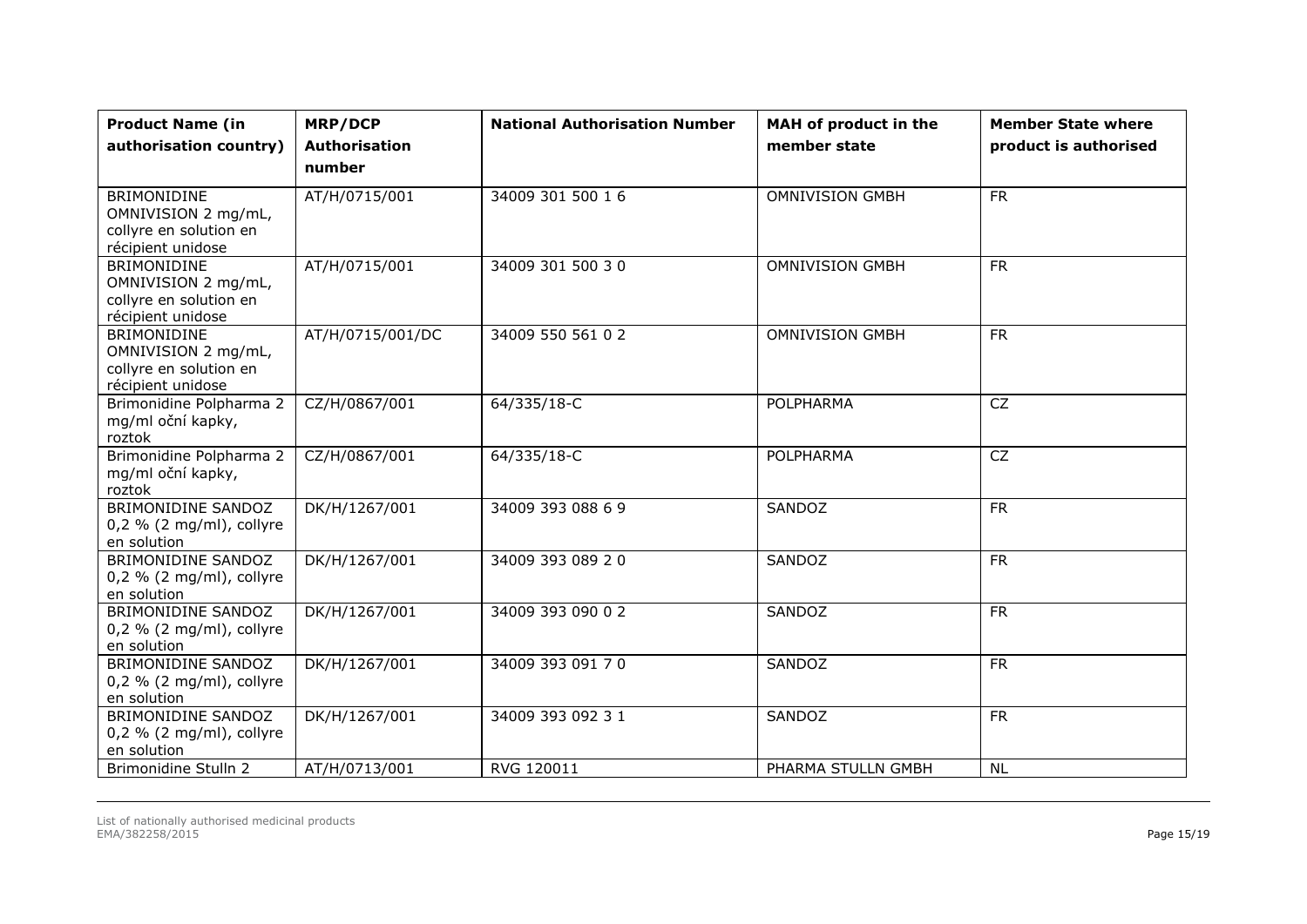| <b>Product Name (in</b><br>authorisation country)                      | <b>MRP/DCP</b><br>Authorisation<br>number | <b>National Authorisation Number</b> | MAH of product in the<br>member state | <b>Member State where</b><br>product is authorised |
|------------------------------------------------------------------------|-------------------------------------------|--------------------------------------|---------------------------------------|----------------------------------------------------|
| mg/ml oogdruppels,<br>oplossing in verpakking<br>voor eenmalig gebruik |                                           |                                      |                                       |                                                    |
| Brimonidine tartrate 2<br>mg/ml eye drops,<br>solution                 | DK/H/1264/001                             | PL 04569/0853                        | <b>GENERICS [UK] LIMITED</b>          | XI                                                 |
| <b>Brimonidine Tartrate 2</b><br>mg/ml eye drops,<br>solution          | NO/H/0296/001                             | PL31103/0004                         | <b>BLUMONT PHARMA LTD</b>             | XI                                                 |
| Brimonidine tartrate 2<br>mg/ml, eye drops,<br>solution                | NL/H/3589/001                             | PL 20416/0560                        | CRESCENT PHARMA LIMITED               | XI                                                 |
| Brimonidine tartrate<br>ELVIM 2 mg/ml acu<br>pilieni, šķīdums          | LV/H/0186/001/DC                          | 20-0126                              | <b>SIA ELVIM</b>                      | $\overline{LV}$                                    |
| Brimonidine tartrate<br>ELVIM 2 mg/ml akių lašai<br>(tirpalas)         | LV/H/0186/001                             | LT/1/20/4634/001                     | <b>SIA ELVIM</b>                      | LT                                                 |
| Brimonidinetartraat<br>Mylan 2 mg/ml,<br>oogdruppels (oplossing)       | DK/H/1264/001                             | RVG 100260                           | MYLAN B.V.                            | <b>NL</b>                                          |
| BRIMONIDINETARTRAAT<br>SANDOZ 2 MG/ML,<br>OOGDRUPPELS,<br>OPLOSSING    | DK/H/1267/001                             | RVG 103574                           | SANDOZ B.V.                           | <b>NL</b>                                          |
| Brimonidin-HEXAL 2<br>mg/ml Augentropfen,<br>Lösung                    | DK/H/1267/001                             | 69935.00.00                          | <b>HEXAL AG</b>                       | DE                                                 |
| Brimonidin-ratiopharm®<br>2 mg/ml (0,2 %)<br>Augentropfen              | DE/H/6544/001                             | 69938.00.00                          | RATIOPHARM GMBH                       | <b>DE</b>                                          |
| Brimonidin-STADA® 2<br>mg/ml Augentropfen                              | DE/H/5867/001                             | 69991.00.00                          | STADAPHARM GMBH                       | <b>DE</b>                                          |
| Brimonidintartrat 1A                                                   | DK/H/1267/001                             | 41487                                | 1A FARMA A/S                          | <b>DK</b>                                          |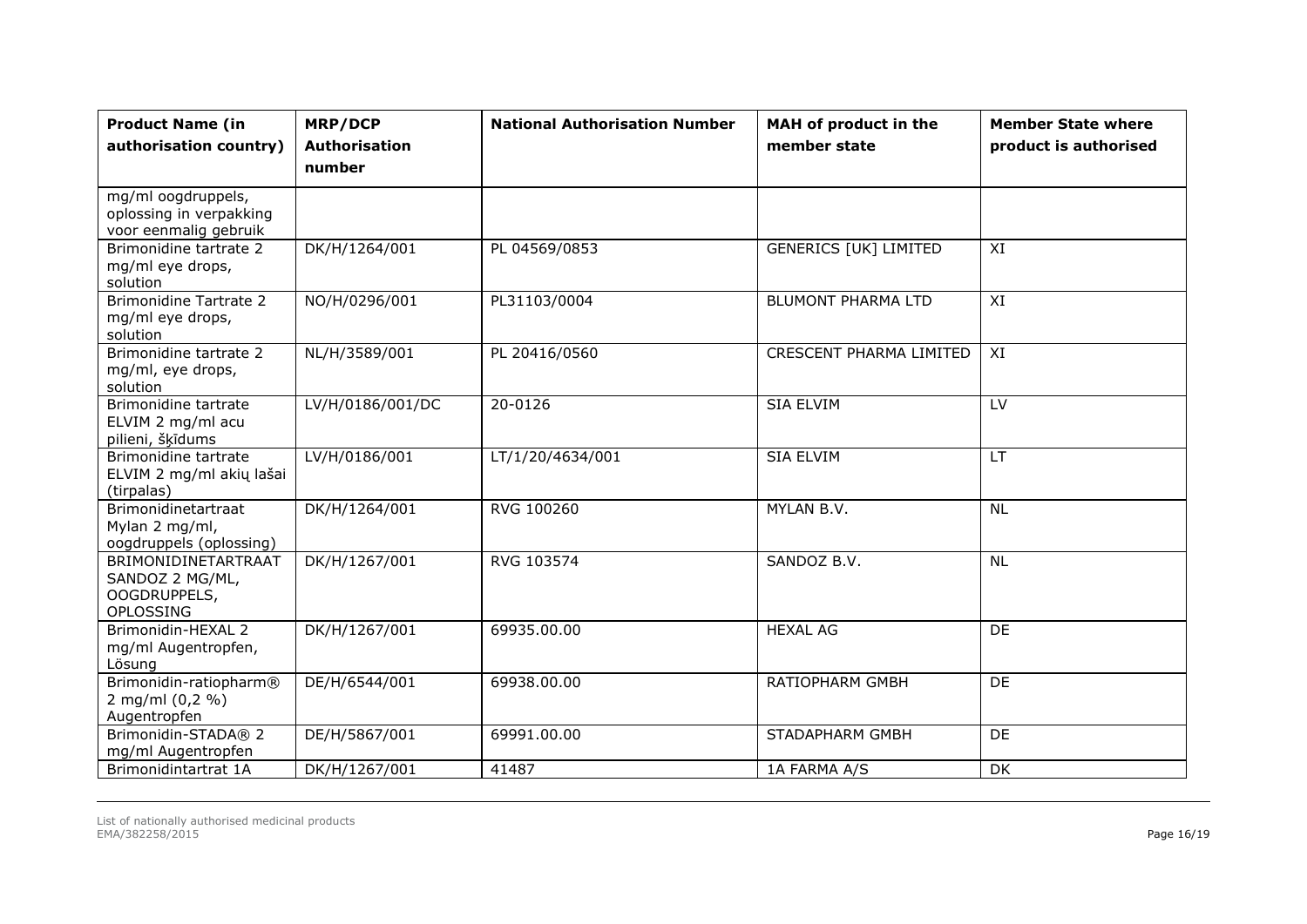| <b>Product Name (in</b><br>authorisation country)                               | <b>MRP/DCP</b><br><b>Authorisation</b><br>number | <b>National Authorisation Number</b> | MAH of product in the<br>member state | <b>Member State where</b><br>product is authorised |
|---------------------------------------------------------------------------------|--------------------------------------------------|--------------------------------------|---------------------------------------|----------------------------------------------------|
| Farma                                                                           |                                                  |                                      |                                       |                                                    |
| Brimonidintartrat AbZ 2<br>mg/ml (0,2 %)<br>Augentropfen                        | DE/H/6543/001                                    | 69937.00.00                          | ABZ-PHARMA GMBH                       | <b>DE</b>                                          |
| Brimonidintartrat AbZ 2<br>mg/ml (0,2 %)<br>Augentropfen                        | DE/H/6543/001                                    | 69937.00.00                          | ABZ-PHARMA GMBH                       | DE                                                 |
| Brimonidintartrat AbZ 2<br>mg/ml (0,2 %)<br>Augentropfen                        | DE/H/6543/001                                    | 69937.00.00                          | ABZ-PHARMA GMBH                       | <b>DE</b>                                          |
| Brimonidintartrat AbZ 2<br>mg/ml (0,2 %)<br>Augentropfen                        | DE/H/6543/001                                    | 69937.00.00                          | ABZ-PHARMA GMBH                       | <b>DE</b>                                          |
| Brimonidintartrat AbZ 2<br>mg/ml (0,2 %)<br>Augentropfen                        | DE/H/6543/001                                    | 69937.00.00                          | ABZ-PHARMA GMBH                       | DE                                                 |
| Brimonidintartrat AbZ 2<br>mg/ml (0,2 %)<br>Augentropfen                        | DE/H/6543/001                                    | 69937.00.00                          | ABZ-PHARMA GMBH                       | <b>DE</b>                                          |
| Brimonidintartrat AbZ 2<br>mg/ml (0,2 %)<br>Augentropfen                        | DE/H/6543/001                                    | 69937.00.00                          | ABZ-PHARMA GMBH                       | <b>DE</b>                                          |
| Brimonidintartrat AbZ 2<br>mg/ml (0,2 %)<br>Augentropfen                        | DE/H/6543/001                                    | 69937.00.00                          | ABZ-PHARMA GMBH                       | <b>DE</b>                                          |
| Brimonidintartrat AbZ 2<br>mg/ml (0,2 %)<br>Augentropfen                        | DE/H/6543/001                                    | 69937.00.00                          | ABZ-PHARMA GMBH                       | <b>DE</b>                                          |
| Brimoratio 2 mg/ml<br>øyedråper, oppløsning                                     | DE/H/6544/001                                    | 07-4996                              | RATIOPHARM GMBH                       | <b>NO</b>                                          |
| Brimo-Vision sine 2<br>mg/ml Augentropfen,<br>Lösung im<br>Einzeldosisbehältnis | AT/H/0714/001                                    | 98648.00.00                          | <b>OMNIVISION GMBH</b>                | <b>DE</b>                                          |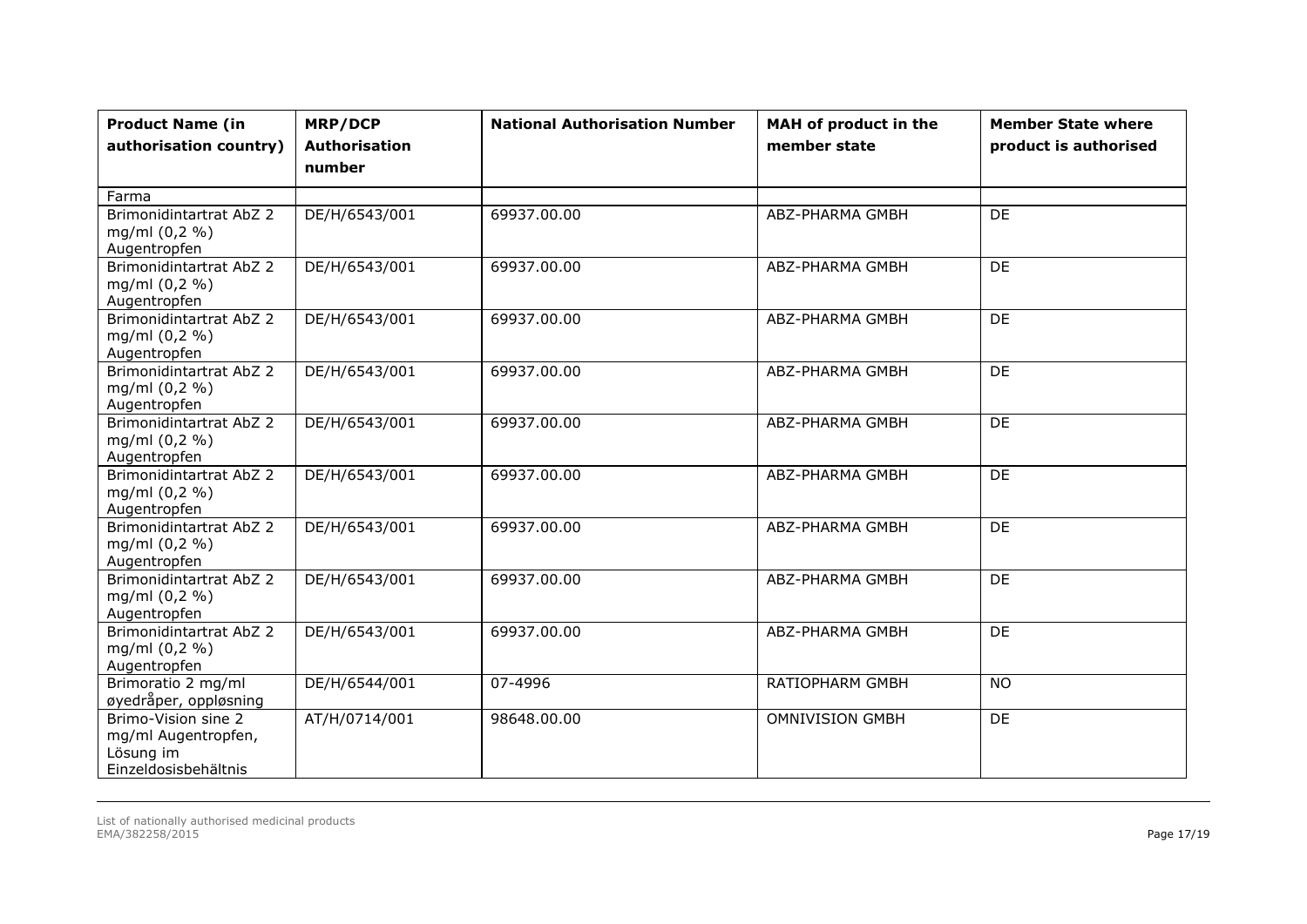| <b>Product Name (in</b><br>authorisation country)             | <b>MRP/DCP</b><br><b>Authorisation</b><br>number | <b>National Authorisation Number</b> | MAH of product in the<br>member state                     | <b>Member State where</b><br>product is authorised |
|---------------------------------------------------------------|--------------------------------------------------|--------------------------------------|-----------------------------------------------------------|----------------------------------------------------|
| Brimozept 2mg/ml<br>Augentropfen                              | not available                                    | 86854.00.00                          | MIBE GMBH ARZNEIMITTEL                                    | <b>DE</b>                                          |
| Brimozept, øjendråber,<br>opløsning                           | DK/H/1268/001                                    | 41488                                | <b>BAUSCH HEALTH IRELAND</b><br>LIMITED                   | $\overline{DK}$                                    |
| Brimvera 2 mg/ml colirio<br>en solución en envase<br>unidosis | AT/H/0715/001                                    | 83.283                               | ESTEVE PHARMACEUTICALS,<br>S.A.                           | ES                                                 |
| BRIPIO 2 mg/ml colirio<br>en solución en envase<br>unidosis   | AT/H/0713/001                                    | 83406                                | PHARMA STULLN GMBH                                        | <b>ES</b>                                          |
| Brymont 2 mg/ml<br>ögondroppar, lösning                       | NO/H/0296/001                                    | 49801                                | <b>BLUMONT OFTA TRADING</b><br>LIMITED                    | SE                                                 |
| Brymont 2 mg/ml<br>øyedråper, oppløsning                      | NO/H/0296/001                                    | 13-9687                              | <b>BLUMONT OFTA TRADING</b><br>LIMITED                    | <b>NO</b>                                          |
| Edecol 2 mg/ml eye<br>drops, solution                         | not available                                    | ML 21550                             | <b>DELORBIS</b><br>PHARMACEUTICALS LTD                    | $\overline{CY}$                                    |
| Glabrin 2 mg/ml očná<br>roztoková instilácia                  | AT/H/0476/001                                    | 64/0282/20-S                         | PHARMASELECT<br>INTERNATIONAL<br><b>BETEILIGUNGS GMBH</b> | <b>SK</b>                                          |
| Glabrin 2 mg/ml oční<br>kapky, roztok                         | AT/H/0476/001                                    | 64/084/20-C                          | PHARMASELECT<br>INTERNATIONAL<br><b>BETEILIGUNGS GMBH</b> | CZ                                                 |
| Glaubrim 2 mg/ml<br>collirio, soluzione                       | NO/H/0296/001                                    | 040101014                            | <b>FARMIGEA SPA</b>                                       | IT                                                 |
| Glaubrim 2 mg/ml<br>collirio, soluzione                       | NO/H/0296/001                                    | 040101026                            | <b>FARMIGEA SPA</b>                                       | $\overline{IT}$                                    |
| Glaubrim 2 mg/ml<br>collirio, soluzione                       | NO/H/0296/001                                    | 040101038                            | <b>FARMIGEA SPA</b>                                       | $\overline{IT}$                                    |
| Glaudin 2 mg/ml<br>ögondroppar, lösning                       | DK/H/1264/001                                    | 25597                                | <b>MYLAN AB</b>                                           | SE                                                 |
| Glaudin, øjendråber,<br>opløsning                             | DK/H/1264/001                                    | 41485                                | <b>MYLAN AB</b>                                           | <b>DK</b>                                          |
| Luxfen 2 mg/ml acu<br>pilieni, šķīdums                        | CZ/H/0646/001                                    | 08-0208                              | PHARMASWISS ČESKÁ<br>REPUBLIKA S.R.O.                     | LV                                                 |